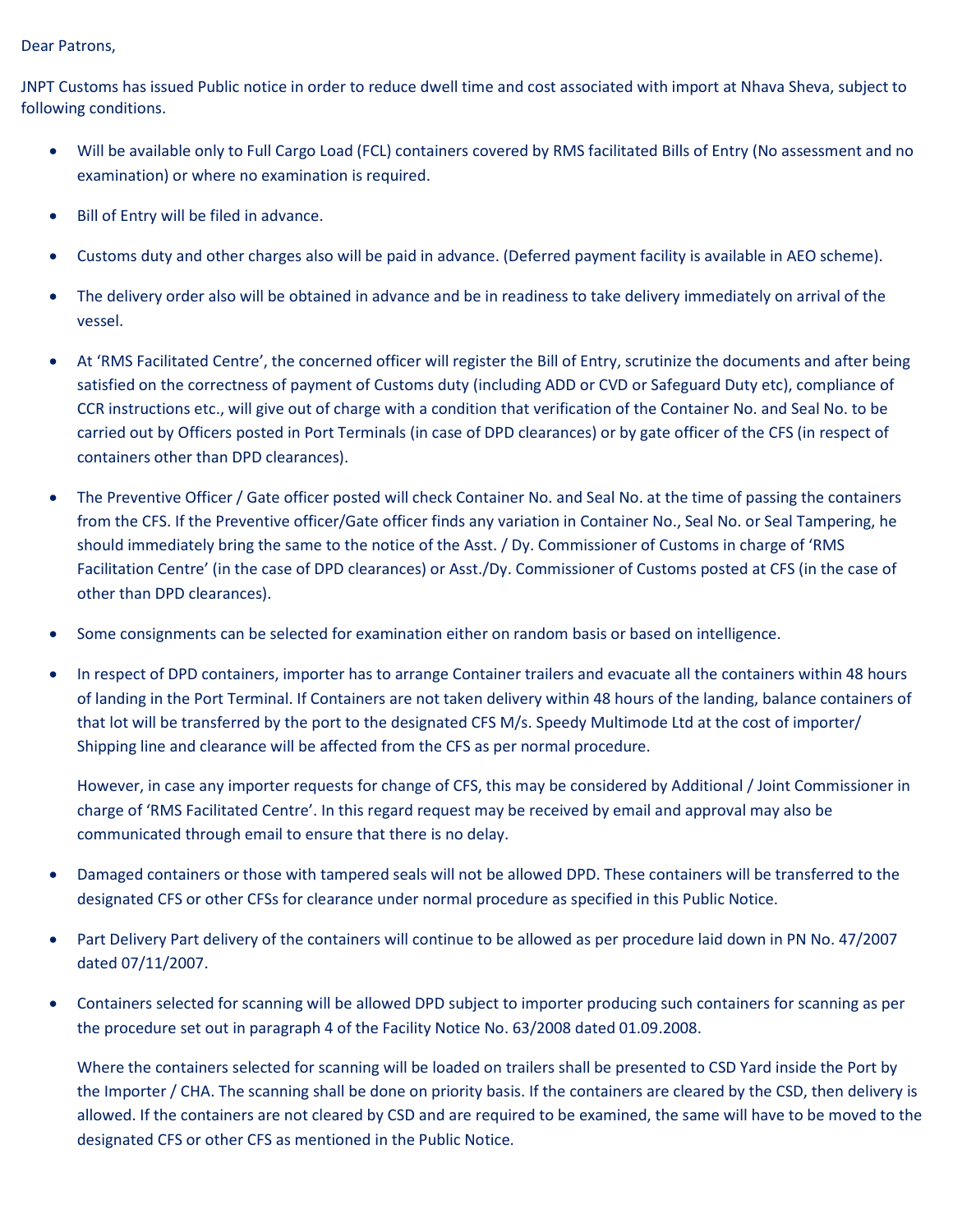Part delivery of the rest of the containers from the shipment except containers selected for scanning will be given part delivery as per procedure laid down in PN No. 47/2007dt.07/11/2007

- The Shipping line should give intimation of arrival of the vessel and give delivery orders to the importer well in advance for taking DPD immediately after grant of Entry Inwards. For this Importer has to give information about DPD shipments to the Shipping lines well in advance.
- Procedure relating to Port Terminals On the basis of DPD permission granted by the Customs, Terminal should ensure that approval / intimation of commencement of DPD is also communicated to the importer within 3 days.
- The Port Terminals (JNPCT, NSICT, NSIGT and GTIPL) are required to provide earmarked space in their Yards to keep containers belonging to approved importers of DPD so as to facilitate logistics relating to private trailer movements.
- The importer shall be responsible for intimating the list/job order of Containers to be cleared under DPD to the Port Terminals directly or through the Shipping Line, well before the arrival of the ship, to enable the Port Terminal to place the containers in the yards/ space specially earmarked for DPD.
- The permission to allow entry of trailers and designated Agent shall be obtained by Importer/ CB from the Port Authorities in charge of security and logistics as per procedure.
- Effective date This Facility Notice shall come into force with effect from 01.12.2016.

DPD facility has been extended to the said Importers on the basis of the volume of transactions and on the basis of assessment made by this office regarding their ability to comply with the conditions as specified in this Public Notice. However, permission for DPD may be withdrawn by the jurisdictional Commissioner of Customs at any time in case of failure for adherence to conditions or any violation.

Please do revert in case if you have any queries related to above information, Public notice issued by JNPT Customs and we will be happy to clarify the same !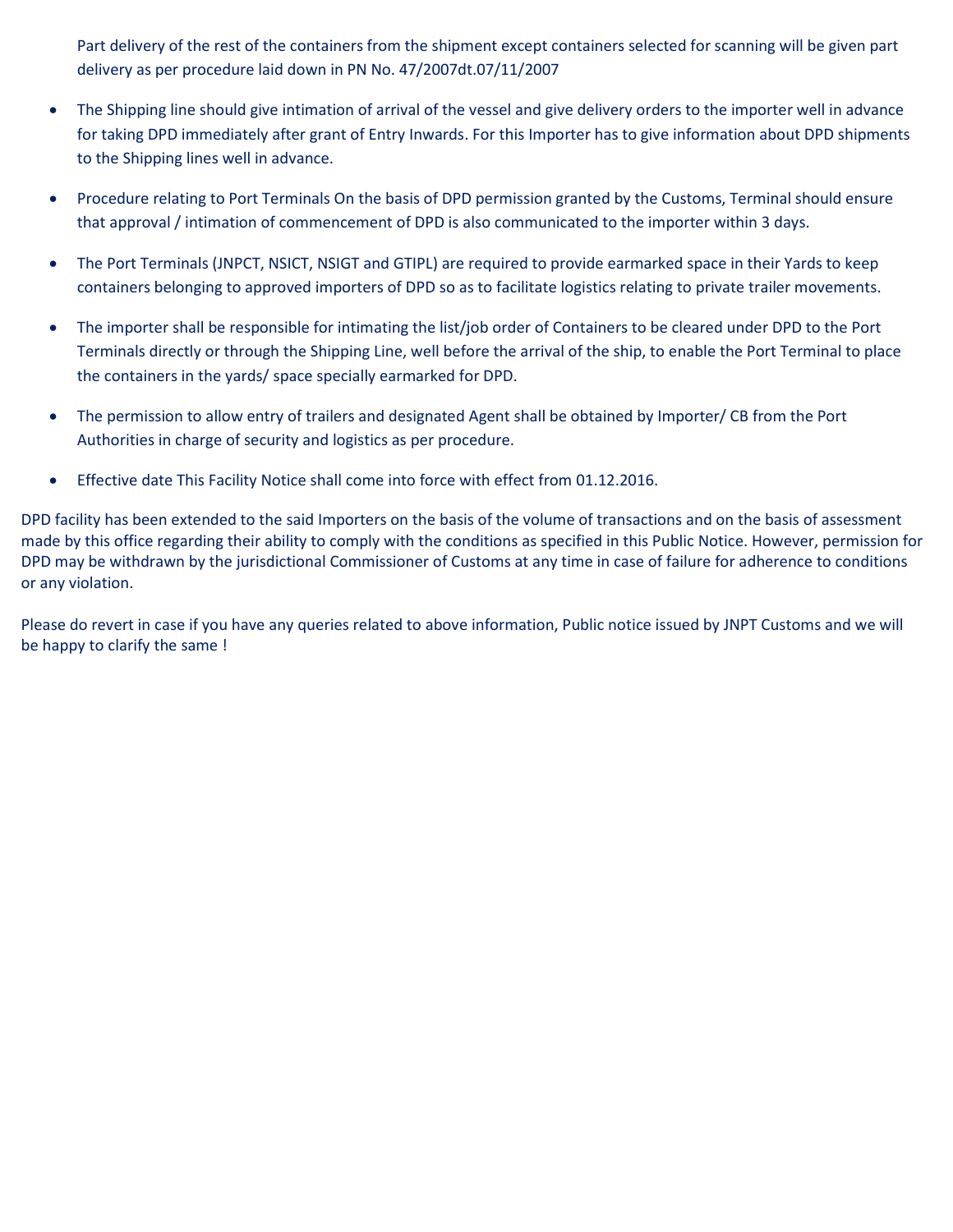|                |            | Annexure-A                                      |
|----------------|------------|-------------------------------------------------|
| $\blacksquare$ |            | List of top Importers of JNCH                   |
| SI.            | <b>IEC</b> |                                                 |
| No.            |            | <b>Importer Name</b>                            |
| 1              | 2207004091 | RELIANCE JIO INFOCOMM LTD.,                     |
| 2              | 307019390  | VOLKSWAGEN INDIA PRIVATE LIMITED                |
| 3              | 798008300  | HEWLETT PACKARD INDIA SALES PVT.LTD.            |
| 4              | 894004921  | GENERAL MOTORS INDIA PVT.LTD                    |
| 5              | 703010361  | UNITED SPIRITS LIMITED                          |
| 6              | 594016151  | PERNOD RICARD INDIA PVT LTD.                    |
| 7              | 300063679  | VIRAJ PROFILES LTD.                             |
| 8              | 388066415  | RELIANCE INDUSTRIES LTD.                        |
| 9              | 388048565  | <b>BAYER CROPSCIENCE LIMITED</b>                |
| 10             | 397003498  | POLYCAB WIRES PVT.LTD.                          |
| 11             | 594060991  | SONY INDIA PVT. LTD.                            |
| .12            | 388045451  | FORCE MOTORS LIMITED                            |
| 13             | 300073259  | HUNTSMAN INTERNATIONAL (INDIA) PVT.<br>LTD.     |
| 14             | 388015284  | CEAT LTD.                                       |
| 15             | 394016378  | UPL LTD.(FORMERLY UNITED PHOSPHORUS<br>LTD.)    |
| 16             | 388100346  | KANSAI NEROLAC PAINTS LTD.                      |
| 17             | 388013567  | PHILIPS INDIA LTD.,                             |
| 18             | 388021713  | GODREJ & BOYCE MFG. CO. LTD.,                   |
| 19             | 313007748  | JAGUAR LAND ROVER INDIA LTD                     |
| 20             | 389022390  | INDIAN OIL CORPORATION LTD.                     |
| 21             | 388135751  | JBF INDUSTRIES LIMITED                          |
| 22             | 309002109  | ADAMA INDIA PRIVATE LIMITED.                    |
| 23             | 307020401  | VOLKSWAGEN GROUP SALES INDIA PRIVATE<br>LIMITED |
| 24             | 500010323  | DAIKIN AIRCONDITIONING INDIA PVT. LTD.          |
| 25             | 388015284  | <b>CEAT LTD</b>                                 |
| 26             | 388021713  | GODREJ & BOYCE MFG. CO. LTD.                    |
| 27             | 307015416  | SIGNET CHEMICAL CORPORATION PVT LTD             |
| 28             | 596044330  | CARGILL INDIA PVT. LTD.                         |
| 29             | 388024011  | LARSEN & TOUBRO LIMITED                         |
| 30             | 307037541  | HYUNDAI CONSTRUCTION EQUIPMENT INDIA<br>P.LTD.  |
| 31             | 888020503  | HITACHI HOME AND LIFE SOLUTIONS (INDIA)<br>LTD. |
| 32             | 388024208  | PIDILITE INDUSTRIES LIMITED                     |
| 33             | 388001151  | MUKAND LTD.                                     |
| 34             | 404008658  | SHELL INDIA MARKETS PVT LTD                     |
| 35             | 588053708  | LLOYD ELECTRIC & ENGG. LTD.                     |
| 36             | 595044255  | ROHM AND HAAS (INDIA) PVT LTD                   |
| 37             | 388021454  | BLUE STAR LTD.                                  |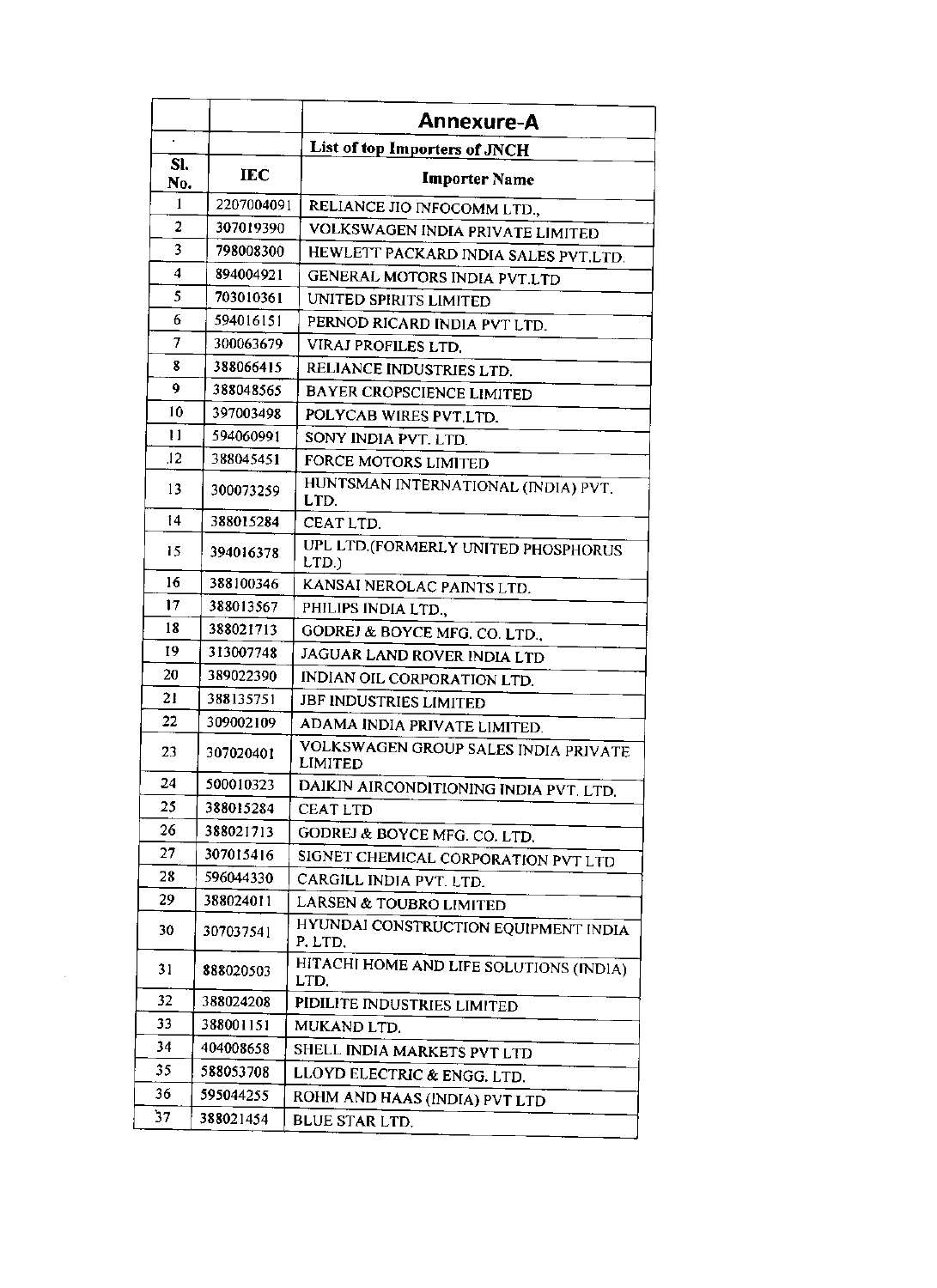| 38 | 394038789  | L'OREAL INDIA PVT. LTD.,                             |
|----|------------|------------------------------------------------------|
| 39 | 592057984  | DSM SINOCHEM PHARMACEUTICALS INDIA<br>PVT.LTD.       |
| 40 | 3197032462 | INA BEARINGS INDIA PVT.LTD,                          |
| 41 | 307096904  | MAHINDRA VEHICLE MANUFACTURERS<br><b>LIMITED</b>     |
| 42 | 388031573  | DEEPAK FERTILISERS AND PETROCHEMICALS<br>CORPORATION |
| 43 | 300049781  | SYNGENTA INDIA LIMITED                               |
| 44 | 507082818  | FUJIFILM INDIA PRIVATE LIMITED                       |
| 45 | 309004403  | PRAMA HIKVISION INDIA PRIVATE LIMITED                |
| 46 | 591023768  | POWER GRID CORPORATION OF INDIA<br><b>LIMITED</b>    |
| 47 | 388061251  | LUBRIZOL INDIA PRIVATE LIMITED                       |
| 48 | 410010090  | MICHELIN INDIA PRIVATE LIMITED                       |
| 49 | 389059471  | APAR INDUSTRIES LIMITED                              |
| 50 | 1388011417 | HINDUSTAN ZINC LTD.                                  |
| 51 | 388090774  | TECHNOVA IMAGING SYSTEMS PVT. LTD.,                  |
| 52 | 388024976  | MONDELEZ INDIA FOODS PRIVATE LIMITED.                |
| 53 | 304027511  | TATA SKY LIMITED                                     |
| 54 | 3198000378 | BEKAERT INDUSTRIES PVT. LTD.                         |
| 55 | 394011384  | RICOH INDIA LIMITED                                  |
| 56 | 893012289  | COLOURTEX INDUSTRIES PRIVATE LIMITED                 |
| 57 | 288002822  | AKZO NOBEL INDIA LIMITED                             |
| 58 | 388038942  | HINDUSTAN UNILEVER LIMITED                           |
| 59 | 388033878  | MAHINDRA & MAHINDRA LTD.                             |
| 60 | 594044669  | EXXONMOBIL LUBRICANTS PVT LTD                        |
| 61 | 300039000  | STERLITE TECHNOLOGIES LTD.                           |
| 62 | 388032073  | CASTROL INDIA LIMITED,                               |
| 63 | 398016666  | DOW CHEMICAL INTERNATIONAL PRIVATE<br>LIMITED        |
| 64 | 297018191  | J K TYRE & INDUSTRIES LTD.                           |
| 65 | 788000314  | BOSCH LIMITED.                                       |
| 66 | 588000639  | HERO MOTOCORP LTD                                    |
| 67 | 388038047  | ABB INDIA LIMITED.                                   |
| 68 | 588089893  | WHIRLPOOL OF INDIA LTD.,                             |
| 69 | 388028807  | <b>VOLTAS LIMITED</b>                                |
| 70 | 392034930  | <b>BHILOSA INDUSTRIES PVT. LTD.,</b>                 |
| 71 | 504023039  | LANXESS INDIA PVT.LTD.                               |
| 72 | 388133252  | RUCHI SOYA INDUSTRIES LTD                            |
| 73 | 307037061  | RED BULL INDIA PVT. LTD.                             |
| 74 | 311067875  | I G INTERNATIONAL PVT LTD                            |
| 75 | 707029953  | FERRERO INDIA PVT.LTD,                               |
| 76 | 390014869  | HENKEL ADHESIVES TECHNOLOGIES INDIA<br>PVT.LTD.      |
| 77 | 589030621  | TETRA PAK INDIA PVT LIMITED                          |
| 78 | 1188001353 | GRASIM INDUSTRIES LTD.,                              |

 $\mathcal{L}_{\mathcal{A}}$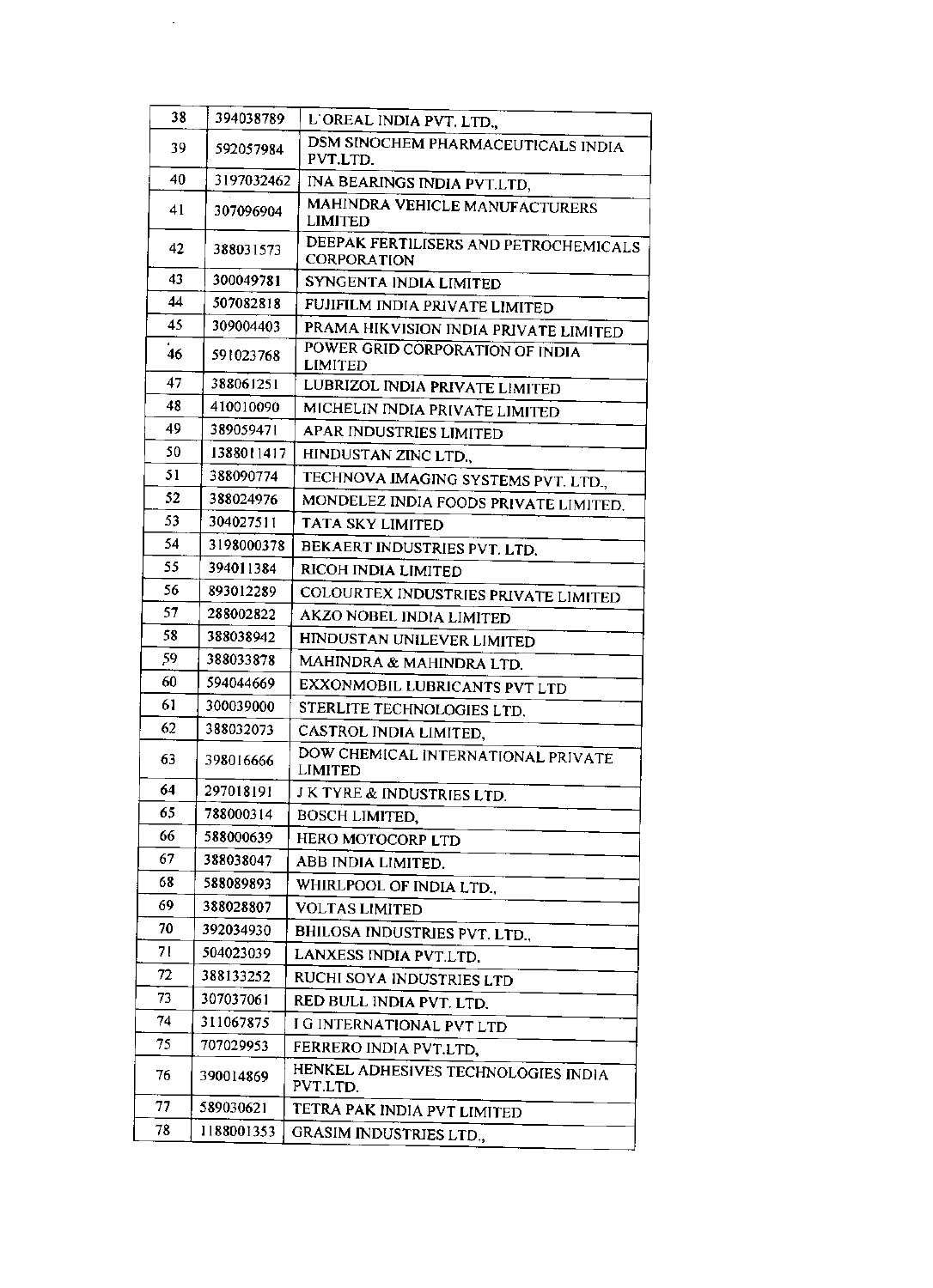| 79  | 3408002959 | CHEVROLET SALES INDIA PVT LTD                            |
|-----|------------|----------------------------------------------------------|
| 80  | 309070392  | TOTAL OIL INDIA PVT.LTD.                                 |
| 81  | 388003791  | CIPLA LIMITED.                                           |
| 82  | 3095006365 | NECTAR LIFESCIENCES LIMITED,                             |
| 83  | 3407003498 | SABIC INNOVATIVE PLASTICS INDIA P LTD                    |
| 84  | 388063394  | MIRC ELECTRONICS LIMITED.                                |
| 85  | 595026001  | ADITYA INFOTECH LTD.                                     |
| 86  | 2209000939 | INOX WIND LTD.,                                          |
| 87  | 397029292  | FIRMENICH AROMATICS (INDIA) PVT. LTD.                    |
| 88  | 1288016280 | ROCKMAN INDUSTRIES LTD.                                  |
| 89  | 590012762  | KLJ POLYMERS & CHEMICALS LTD.,                           |
| 90  | 391129635  | ALLIED BLENDERS AND DISTILLERS PRIVATE<br><b>LIMITED</b> |
| 91  | 304009644  | KENNIGTON INDUSTRIES PVT. LTD.                           |
| 92  | 312073224  | FCA INDIA AUTOMOBILES PVT LTD                            |
| 93  | 588001651  | <b>JUBILANT LIFE SCIENCES LIMITED</b>                    |
| 94  | 303011971  | HAFELE INDIA PVT, LTD.                                   |
| 95  | 392072823  | SUN PHARMACEUTICAL INDUSTRIES LTD.,                      |
| 96  | 394048148  | GOODYEAR SOUTH ASIA TYRES PVT. LTD.                      |
| 97  | 397006098  | ABBOTT HEALTH CARE PRIVATE LIMITED,                      |
| 98  | 799000515  | TATA HITACHI CONSTRUCTION MACHINERY<br>CO.PVT. LTD,      |
| 99  | 596033117  | BOMBARDIER TRANSPORTATION INDIA<br>PRIVATE LTD           |
| 100 | 305069772  | NIVEA INDIA PVT.LTD.                                     |
| 101 | 390025941  | TIME TECHNOPLAST LTD.                                    |
| 102 | 794007368  | <b>JSW STEEL LIMITED</b>                                 |
| 103 | 388147831  | ESSAR STEEL INDIA LTD.                                   |
| 104 | 506005402  | <b>BMW INDIA PRIVATE LIMITED</b>                         |
| 105 | 793001561  | CARRIER AIRCONDITIONING &<br>REFRIGERATION LTD,          |
| 106 | 3100006364 | JOHN DEERE INDIA PVT LTD                                 |
| 107 | 599052660  | D.J.EXPORTS PVT LTD                                      |
| ļ08 | 411042734  | PERKINS INDIA PRIVATE LIMITED                            |
| 109 | 300055536  | BEST IT WORLD (INDIA) PVT. LTD.,                         |
| 110 | 306010844  | RELIANCE RETAIL LIMITED                                  |
| 111 | 388028394  | THE BOMBAY DYEING & MFG. CO. LTD.                        |
| 112 | 510059449  | MITSUBISHI ELECTRIC INDIA PVT LTD                        |
| 113 | 388081627  | <b>CUMMINS INDIA LIMITED</b>                             |
| 114 | 388028921  | ATUL LIMITED,                                            |
| 115 | 388040033  | JOHNSON & JOHNSON PRIVATE LIMITED.                       |
| 116 | 697002110  | RSPL LIMITED                                             |
| 117 | 395001455  | POSITIVE PACKAGING INDUSTRIES LIMITED                    |
| 118 | 388091436  | COLGATE PALMOLIVE (INDIA) LTD                            |
| 119 | 288019539  | BERGER PAINTS INDIA LIMITED                              |
| 120 | 391129741  | CHANDAN STEEL LIMITED                                    |

 $\Delta \sim 10^{11}$ 

 $\mathcal{L}^{\pm}$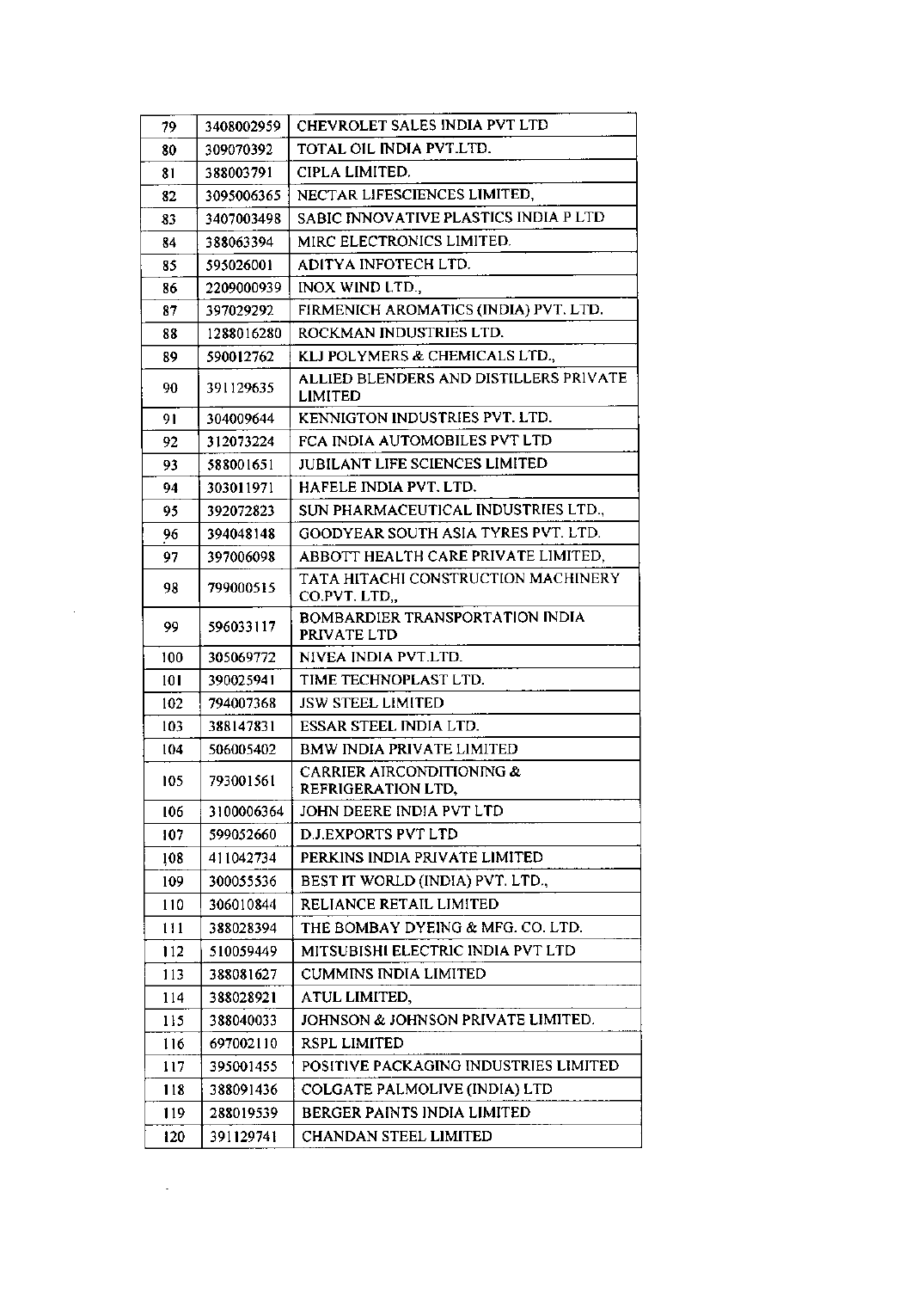| 121  | 393058875  | PROCTER & GAMBLE HOME PRODUCTS<br><b>LIMITED</b> |
|------|------------|--------------------------------------------------|
| 122  | 396032915  | OWENS- CORNING (INDIA) PVT. LTD.,                |
| 123  | 307078108  | VU TECHNOLOGIES PVT. LTD.                        |
| 124  | 311034896  | ASUS INDIA PVT LTD                               |
| 125  | 398014507  | HATHWAY CABLE & DATACOM LTD.                     |
| 126  | 388111569  | <b>ESSEL PROPACK LIMITED</b>                     |
| 127  | 391155938  | KRYFS POWER COMPONENTS LIMITED                   |
| 128  | 388062916  | CROMPTON GREAVES LIMITED,                        |
| 129  | 400022435  | HETTICH INDIA PVT. LTD,                          |
| 130  | 288000927  | IFB INDUSTRIES LTD                               |
| 131  | 513040889  | GIBSON INNOVATIONS INDIA PVT. LTD.               |
| 132  | 3109021773 | ENKEI WHEELS (INDIA) LTD.                        |
| 133  | 388024976  | MONDELEZ INDIA FOODS LIMITED.                    |
| 134  | 3198009740 | DSM INDIA PVT. LTD                               |
| 135  | 509008968  | <b>LAVA INTERNATIONAL LTD</b>                    |
| 136  | 392021889  | ALOK INDUSTRIES LIMITED.                         |
| 137  | 303023961  | MADURA INDUSTRIAL TEXTILES LTD                   |
| 138  | 307084990  | BILT GRAPHIC PAPER PRODUCTS LTD.                 |
| 139  | 311067964  | NLMK INDIA SERVICE CENTER PVT. LTD.,             |
| 140  | 397074310  | NOVARTIS HEALTHCARE (PVT) LTD.,                  |
| 141  | 393001962  | GE INDIA INDUSTRIAL PRIVATE LIMITED              |
| 142  | 512069204  | TELENOR INDIA COMMUNICATIONS PVT LTD             |
| 143  | 588138690  | BHARAT HEAVY ELECTRICALS LIMITED                 |
| 144  | 288003519  | <b>EXIDE INDUSTRIES LTD</b>                      |
| 145  | 506030962  | GROHE INDIA PRIVATE LIMITED                      |
| 146  | 605000158  | J.K. CEMENT LTD                                  |
| 147  | 506073289  | IDEMITSU LUBE INDIA PRIVATE LIMITED,             |
| 148  | 396037569  | INDOFIL INDUSTRIES LTD.                          |
| 149. | 396068022  | WELLKNOWN POLYESTERS LTD.,                       |
| 150  | 503046035  | HAIER APPLIANCES (INDIA) PVT LTD.,               |
| 151  | 394022246  | COLORCON ASIA PRIVATE LIMITED                    |
| 152  | 588049468  | <b>JCB INDIA LIMITED</b>                         |
| 153  | 1088000720 | <b>APOLLO TYRES LIMITED</b>                      |
| 154  | 311060765  | BSH HOUSEHOLD APPLIANCES MFG PVT LTD             |
| 155  | 813003610  | HIGHLY ELECTRICAL APPLIANCES INDIA<br>PVT. LTD.  |
| 156  | 588034495  | <b>GODFREY PHILLIPS INDIA LTD</b>                |
| 157  | 588055816  | HUHTAMAKI PPL LIMITED                            |
| 158  | 392018861  | HUBERGROUP INDIA PRIVATE LIMITED.                |
| 159  | 3101009235 | KAESER COMPRESSORS (INDIA) PVT LTD               |
| 160  | 793012112  | <b>3M INDIA LIMITED</b>                          |
| 161  | 388180536  | VIDEOCON INDUSTRIES LIMITED                      |
| 162  | 388084553  | BOSCH CHASSIS SYSTEMS INDIA LTD                  |
| 163  | 406005818  | KOMATSU INDIA PRIVATE LTD                        |
|      |            |                                                  |

l,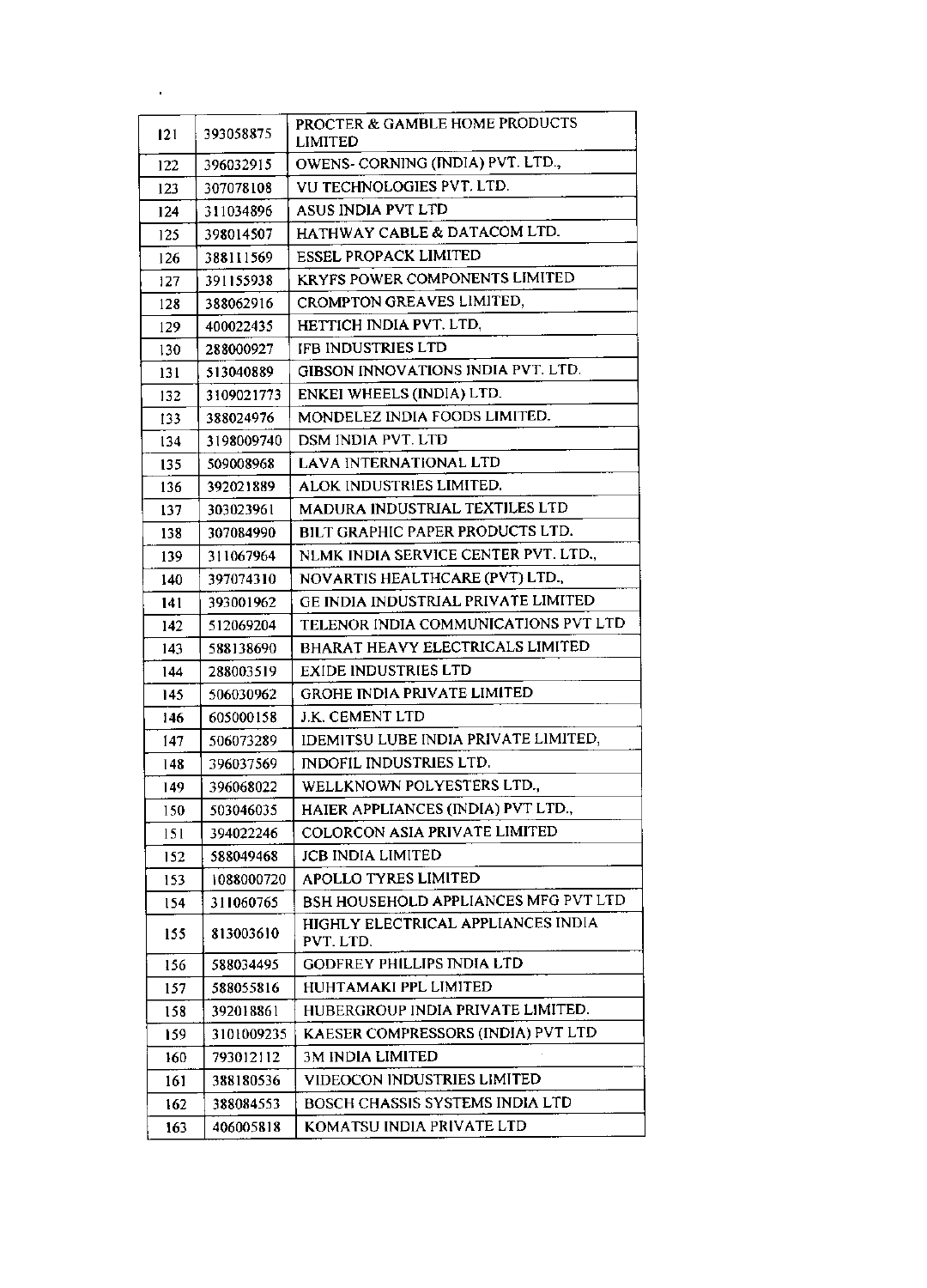| OVERSEAS POLYMERS PVT.LTD.<br>395038286<br>164<br>ANDREW TELECOMMUNICATIONS INDIA<br>1797000683<br>165<br>PVT.LTD.<br>RIETER INDIA PVT.LTD.<br>595062644<br>166<br>RALLIS INDIA LIMITED<br>388041439<br>167<br>COROMANDEL INTERNATIONAL LIMITED<br>988002639<br>168<br>MARUTI SUZUKI INDIA LIMITED<br>588000591<br>169<br>BHARAT PETROLEUM CORPORATION LTD<br>388199644<br>170<br>AMPACET SPECIALITY PRODUCTS PVT. LTD.<br>310011353<br>171<br>STEEL AUTHORITY OF INDIA LIMITED<br>599009331<br>172<br>JSW STEEL COATED PRODUCTS LIMITED.<br>313016321<br>173<br>SANY HEAVY INDUSTRY INDIA PVT. LTD.,<br>502068485<br>174<br>REXAM HTW BEVERAGE CAN (INDIA)<br>506038548<br>175<br><b>LIMITED</b><br>PROCTER & GAMBLE HOME PRODUCTS<br>393058875<br>176<br>PRIVATE LIMITED<br>COCA-COLA INDIA PVT. LTD<br>3192006960<br>177<br>DANISCO (INDIA) PVT LTD<br>599001780<br>178<br>CALIFORNIA AGRI NUTS CORPORATION<br>508020751<br>179<br>N.G.K. TRADING COMPANY<br>500073791<br>180<br>CARESTREAM HEALTH INDIA PRIVATE<br>306075806<br>181<br>LIMITED |  |
|----------------------------------------------------------------------------------------------------------------------------------------------------------------------------------------------------------------------------------------------------------------------------------------------------------------------------------------------------------------------------------------------------------------------------------------------------------------------------------------------------------------------------------------------------------------------------------------------------------------------------------------------------------------------------------------------------------------------------------------------------------------------------------------------------------------------------------------------------------------------------------------------------------------------------------------------------------------------------------------------------------------------------------------------------|--|
|                                                                                                                                                                                                                                                                                                                                                                                                                                                                                                                                                                                                                                                                                                                                                                                                                                                                                                                                                                                                                                                    |  |
|                                                                                                                                                                                                                                                                                                                                                                                                                                                                                                                                                                                                                                                                                                                                                                                                                                                                                                                                                                                                                                                    |  |
|                                                                                                                                                                                                                                                                                                                                                                                                                                                                                                                                                                                                                                                                                                                                                                                                                                                                                                                                                                                                                                                    |  |
|                                                                                                                                                                                                                                                                                                                                                                                                                                                                                                                                                                                                                                                                                                                                                                                                                                                                                                                                                                                                                                                    |  |
|                                                                                                                                                                                                                                                                                                                                                                                                                                                                                                                                                                                                                                                                                                                                                                                                                                                                                                                                                                                                                                                    |  |
|                                                                                                                                                                                                                                                                                                                                                                                                                                                                                                                                                                                                                                                                                                                                                                                                                                                                                                                                                                                                                                                    |  |
|                                                                                                                                                                                                                                                                                                                                                                                                                                                                                                                                                                                                                                                                                                                                                                                                                                                                                                                                                                                                                                                    |  |
|                                                                                                                                                                                                                                                                                                                                                                                                                                                                                                                                                                                                                                                                                                                                                                                                                                                                                                                                                                                                                                                    |  |
|                                                                                                                                                                                                                                                                                                                                                                                                                                                                                                                                                                                                                                                                                                                                                                                                                                                                                                                                                                                                                                                    |  |
|                                                                                                                                                                                                                                                                                                                                                                                                                                                                                                                                                                                                                                                                                                                                                                                                                                                                                                                                                                                                                                                    |  |
|                                                                                                                                                                                                                                                                                                                                                                                                                                                                                                                                                                                                                                                                                                                                                                                                                                                                                                                                                                                                                                                    |  |
|                                                                                                                                                                                                                                                                                                                                                                                                                                                                                                                                                                                                                                                                                                                                                                                                                                                                                                                                                                                                                                                    |  |
|                                                                                                                                                                                                                                                                                                                                                                                                                                                                                                                                                                                                                                                                                                                                                                                                                                                                                                                                                                                                                                                    |  |
|                                                                                                                                                                                                                                                                                                                                                                                                                                                                                                                                                                                                                                                                                                                                                                                                                                                                                                                                                                                                                                                    |  |
|                                                                                                                                                                                                                                                                                                                                                                                                                                                                                                                                                                                                                                                                                                                                                                                                                                                                                                                                                                                                                                                    |  |
|                                                                                                                                                                                                                                                                                                                                                                                                                                                                                                                                                                                                                                                                                                                                                                                                                                                                                                                                                                                                                                                    |  |
|                                                                                                                                                                                                                                                                                                                                                                                                                                                                                                                                                                                                                                                                                                                                                                                                                                                                                                                                                                                                                                                    |  |
|                                                                                                                                                                                                                                                                                                                                                                                                                                                                                                                                                                                                                                                                                                                                                                                                                                                                                                                                                                                                                                                    |  |
| BESTSELLER FASHION INDIA PVT. LTD.,<br>310073529<br>182                                                                                                                                                                                                                                                                                                                                                                                                                                                                                                                                                                                                                                                                                                                                                                                                                                                                                                                                                                                            |  |
| CONTINENTAL INDIA LIMITED<br>508059631<br>183                                                                                                                                                                                                                                                                                                                                                                                                                                                                                                                                                                                                                                                                                                                                                                                                                                                                                                                                                                                                      |  |
| INDIA STEEL WORKS LIMITED<br>390014001<br>184                                                                                                                                                                                                                                                                                                                                                                                                                                                                                                                                                                                                                                                                                                                                                                                                                                                                                                                                                                                                      |  |
| KAMANI OIL INDUSTRIES PVT. LTD.<br>307097897<br>185                                                                                                                                                                                                                                                                                                                                                                                                                                                                                                                                                                                                                                                                                                                                                                                                                                                                                                                                                                                                |  |
| VISEN INDUSTRIES LIMITED<br>389023442<br>186                                                                                                                                                                                                                                                                                                                                                                                                                                                                                                                                                                                                                                                                                                                                                                                                                                                                                                                                                                                                       |  |
| AXALTA COATING SYSTEMS INDIA PVT LTD<br>512028591<br>187                                                                                                                                                                                                                                                                                                                                                                                                                                                                                                                                                                                                                                                                                                                                                                                                                                                                                                                                                                                           |  |
| <b>BHARAT RASAYAN LIMITED</b><br>591003481<br>188                                                                                                                                                                                                                                                                                                                                                                                                                                                                                                                                                                                                                                                                                                                                                                                                                                                                                                                                                                                                  |  |
| COLGATE PALMOLIVE INDIA LTD<br>388091436<br>189                                                                                                                                                                                                                                                                                                                                                                                                                                                                                                                                                                                                                                                                                                                                                                                                                                                                                                                                                                                                    |  |
| LEAR AUTOMOTIVE INDIA PRIVATE LIMITED<br>795016573<br>190                                                                                                                                                                                                                                                                                                                                                                                                                                                                                                                                                                                                                                                                                                                                                                                                                                                                                                                                                                                          |  |
| <b>BHAVIK ENTERPRISES LTD</b><br>398020868<br>191                                                                                                                                                                                                                                                                                                                                                                                                                                                                                                                                                                                                                                                                                                                                                                                                                                                                                                                                                                                                  |  |
| <b>GLOBAL POWERSOURCE (INDIA) PRIVATE</b><br>306034506<br>192<br><b>LIMITED</b>                                                                                                                                                                                                                                                                                                                                                                                                                                                                                                                                                                                                                                                                                                                                                                                                                                                                                                                                                                    |  |
| VALEO INDIA PRIVATE LIMITED,<br>506023737<br>193                                                                                                                                                                                                                                                                                                                                                                                                                                                                                                                                                                                                                                                                                                                                                                                                                                                                                                                                                                                                   |  |
| FORTUNE IMPEX<br>506018288<br>194                                                                                                                                                                                                                                                                                                                                                                                                                                                                                                                                                                                                                                                                                                                                                                                                                                                                                                                                                                                                                  |  |
| SCHINDLER INDIA PVT.LTD.<br>398005796<br>195                                                                                                                                                                                                                                                                                                                                                                                                                                                                                                                                                                                                                                                                                                                                                                                                                                                                                                                                                                                                       |  |
| RIETER INDIA PVT LTD<br>595062644<br>196                                                                                                                                                                                                                                                                                                                                                                                                                                                                                                                                                                                                                                                                                                                                                                                                                                                                                                                                                                                                           |  |
| BRENNTAG INGREDIENTS (INDIA) PVT. LTD.<br>505068061<br>197                                                                                                                                                                                                                                                                                                                                                                                                                                                                                                                                                                                                                                                                                                                                                                                                                                                                                                                                                                                         |  |
| PETRONET LNG LIMITED<br>599011921<br>198                                                                                                                                                                                                                                                                                                                                                                                                                                                                                                                                                                                                                                                                                                                                                                                                                                                                                                                                                                                                           |  |
| TATA CUMMINS PRIVATE LIMITED,<br>2194000127<br>199                                                                                                                                                                                                                                                                                                                                                                                                                                                                                                                                                                                                                                                                                                                                                                                                                                                                                                                                                                                                 |  |
| FIAT INDIA AUTOMOBILES PRIVATE LIMITED<br>398020400<br>200                                                                                                                                                                                                                                                                                                                                                                                                                                                                                                                                                                                                                                                                                                                                                                                                                                                                                                                                                                                         |  |
| RASHI PERIPHERALS PRIVATE LIMITED<br>389007285<br>201                                                                                                                                                                                                                                                                                                                                                                                                                                                                                                                                                                                                                                                                                                                                                                                                                                                                                                                                                                                              |  |
| G.T.FRUITECH PVT. LTD.<br>509051677<br>202                                                                                                                                                                                                                                                                                                                                                                                                                                                                                                                                                                                                                                                                                                                                                                                                                                                                                                                                                                                                         |  |
| YAZAKI INDIA PRIVATE LTD.<br>398028559<br>203                                                                                                                                                                                                                                                                                                                                                                                                                                                                                                                                                                                                                                                                                                                                                                                                                                                                                                                                                                                                      |  |
| CLARIANT CHEMICALS [INDIA] LTD.<br>388029170<br>204                                                                                                                                                                                                                                                                                                                                                                                                                                                                                                                                                                                                                                                                                                                                                                                                                                                                                                                                                                                                |  |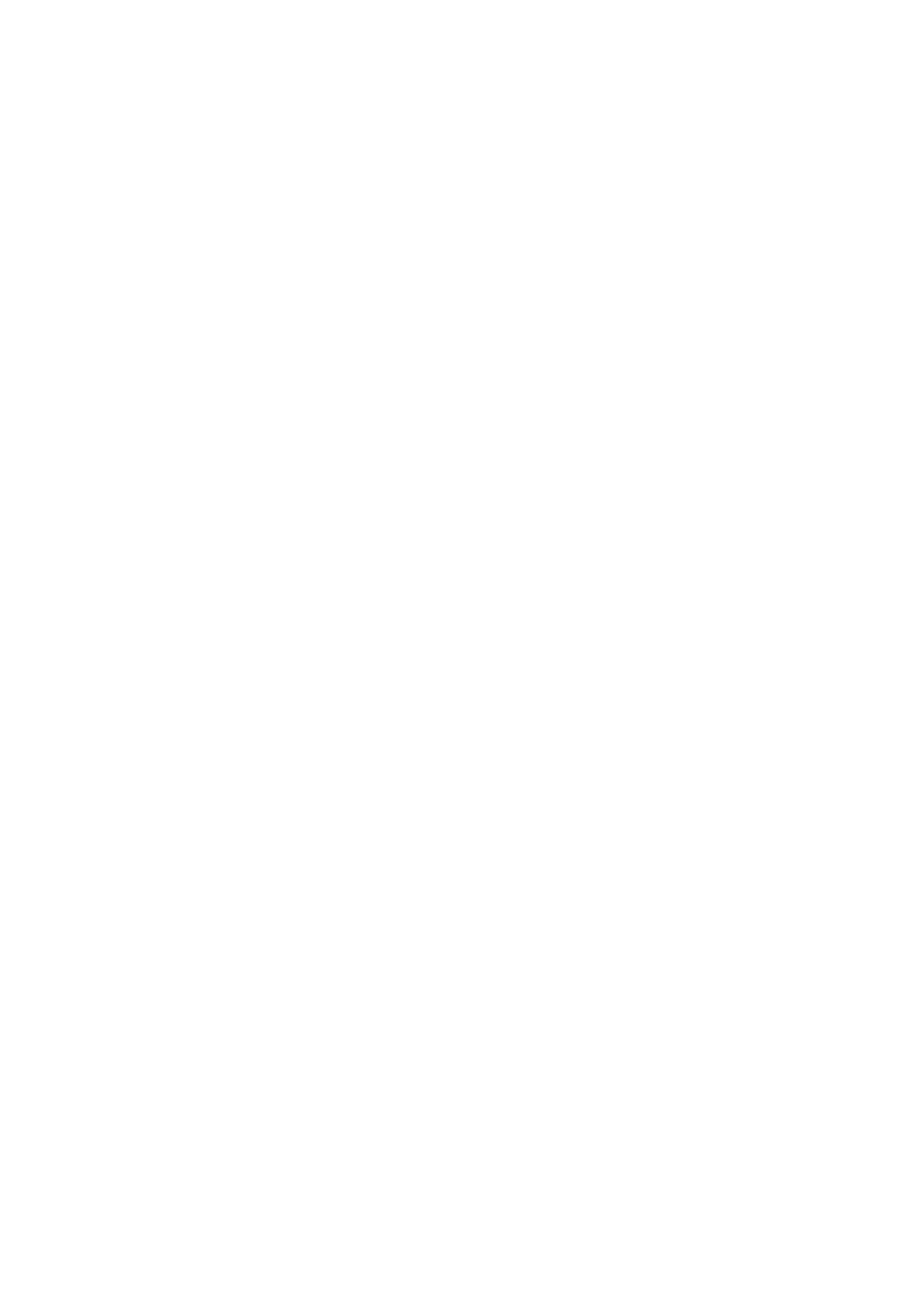| 205 | 390018376  | NILKAMAL LTD                                         |
|-----|------------|------------------------------------------------------|
| 206 | 309009952  | H.B.FULLER INDIA ADHESIVES PRIVATE<br><b>LIMITED</b> |
| 207 | 597058482  | HINDUSTAN COCA-COLA BEVERAGES PVT.<br>LTD.           |
| 208 | 300009569  | SUMITOMO CHEMICAL INDIA PRIVATE<br><b>LIMITED</b>    |
| 209 | 590002881  | DCM SHRIRAM LIMITED                                  |
|     |            | MOMENTIVE PERFORMANCE MATERIALS                      |
| 210 | 795012659  | (INDIA) PVT LTD                                      |
| 211 | 392050935  | CHEMINOVA INDIA LIMITED                              |
| 212 | 303032421  | DSM NUTRITIONAL PRODUCTS INDIA<br>PRIVATE LIMITED    |
| 213 | 388004975  | <b>MERCK LIMITED</b>                                 |
| 214 | 303001526  | AGS TRANSACT TECHNOLOGIES LTD.                       |
| 215 | 512005401  | INTERNATIONAL AIRCON PVT. LTD.,                      |
| 216 | 397016859  | <b>BAIT AL TAMUR</b>                                 |
| 217 | 301017301  | MAJOR BRANDS (INDIA) PVT. LTD.                       |
| 218 | 388026448  | <b>IPCA LABORATORIES LIMITED</b>                     |
| 219 | 1393001114 | PI INDUSTRIES LTD                                    |
| 220 | 388017520  | SUDARSHAN CHEMICAL INDUSTRIES LTD                    |
| 221 | 508020778  | UTTAM CHAND RAKESH KUMAR                             |
| 222 | 895001721  | CADILA HEALTHCARE LTD.,                              |
| 223 | 311067964  | NLMK INDIA SERVICE CENTER PVT. LTD.                  |
| 224 | 288010311  | KKALPANA INDUSTRIES (INDIA) LIMITED,                 |
| 225 | 506007758  | SURI AGRO FRESH PVT LTD                              |
| 226 | 306001471  | MORDE FOODS PVT.LTD.                                 |
| 227 | 597001324  | HILTI INDIA PVT.LTD.                                 |
| 228 | 799010022  | KOHLER INDIA CORPORATION PVT LTD                     |
| 229 | 312039697  | SCA HYGIENE PRODUCTS INDIA PVT LTD                   |
| 230 | 395047587  | R.R.KABEL LIMITED,                                   |
| 231 | 392018420  | LIPI DATA SYSTEMS LIMITED                            |
| 232 | 313041890  | ARCHROMA INDIA PRIVATE LIMITED                       |
| 233 | 390027146  | WELSPUN SYNTEX LTD.                                  |
| 234 | 394053605  | SAHIL INTERNATIONAL.,                                |
| 235 | 3101010781 | <b>ISMT LIMITED</b>                                  |
| 236 | 309002672  | AFTON CHEMICAL INDIA PRIVATE LIMITED                 |
| 237 | 388027703  | BALMER LAWRIE-VAN LEER LIMITED                       |
| 238 | 399022376  | CONNELL BROS. COMPANY (INDIA) PVT. LTD.              |
| 239 | 513007172  | LIBERTY CHEMTRADE PRIVATE LIMITED                    |
| 240 | 388103973  | CRAVATEX LIMITED                                     |
| 241 | 595007317  | SCHNEIDER ELECTRIC INDIA PVT LIMITED                 |
| 242 | 396009662  | COVESTRO (INDIA) PRIVATE LIMITED                     |
| 243 | 3102014461 | <b>B.V. BIO-CORP PVT LIMITED</b>                     |
| 244 | 588034096  | INDIAN FARMERS FERTILISER COOPERATIVE<br><b>LTD</b>  |
| 245 | 593034848  | JINDAL PHOTO LTD                                     |

÷,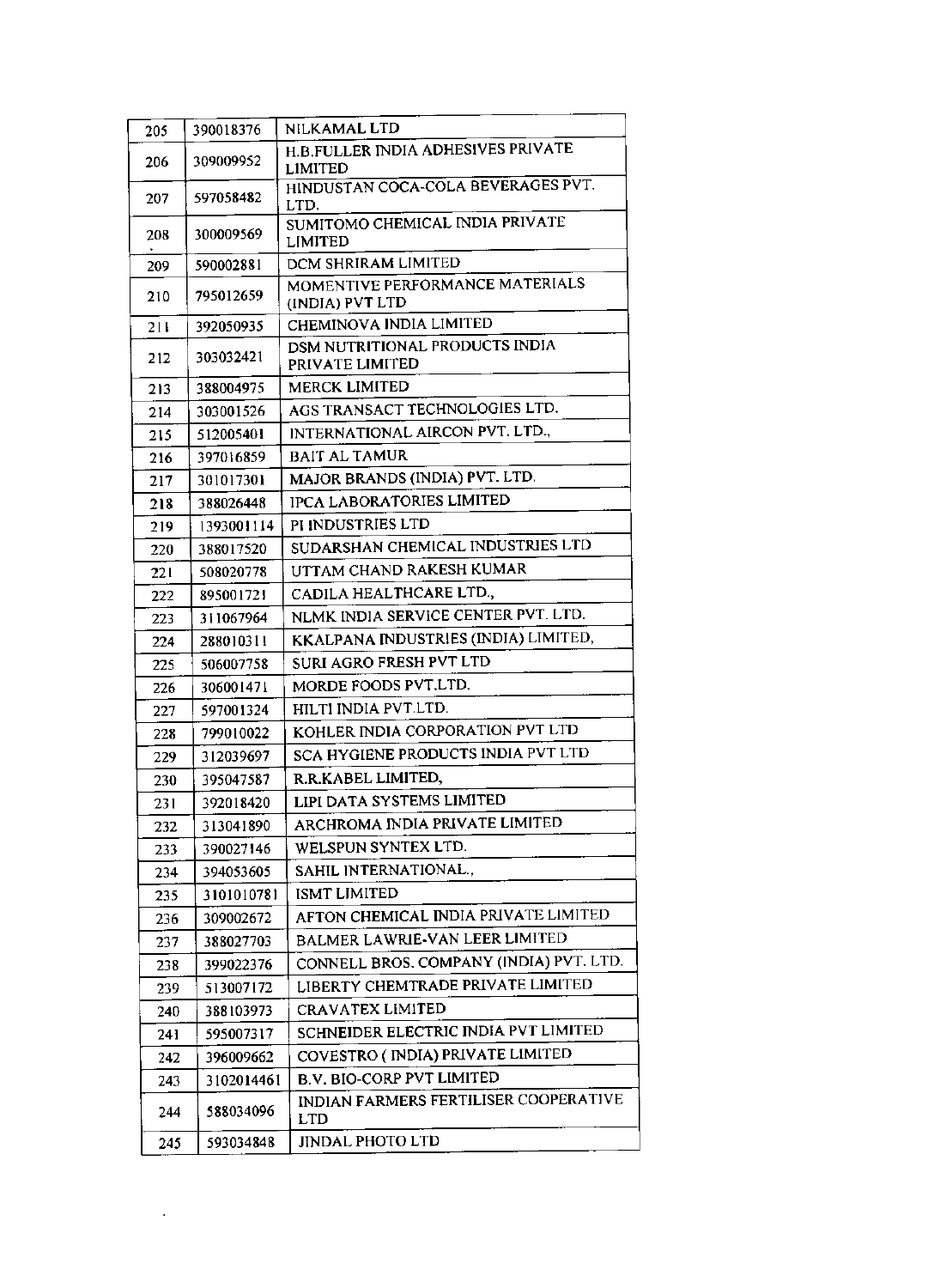| 246 | 295019981  | TARAJYOT POLYMERS LTD.                              |
|-----|------------|-----------------------------------------------------|
| 247 | 888005580  | NIRMA LIMITED                                       |
| 248 | 788008668  | GIVAUDAN (INDIA) PRIVATE LIMITED,                   |
| 249 | 595062806  | KRISHNA ISHIZAKI AUTO LTD                           |
| 250 | 300068573  | AAYUSH IMPEX                                        |
| 251 | 304078646  | VIMAL INTERTRADE PVT. LTD.                          |
| 252 | 788013785  | UNITED BREWERIES LTD.,                              |
| 253 | 506066541  | SOLAE COMPANY INDIA PRIVATE LIMITED,                |
| 254 | 891002316  | SPECTRUM DYES & CHEMICALS PVT.LTD.,                 |
| 255 | 388064501  | PHOOLCHAND BHAGATSINGH                              |
| 256 | 309054893  | POSCO MAHARASHTRA STEEL PVT. LTD.,                  |
| 257 | 1194004156 | SIGNET INDUSTRIES LTD.,                             |
| 258 | 598038353  | DALAS BIOTECH LTD.                                  |
| 259 | 306022109  | JOTUN INDIA PRIVATE LIMITED                         |
| 260 | 391139100  | YUPAA INTERNATIONAL                                 |
| 261 | 308019407  | ACG PHARMAPACK PVT LTD                              |
| 262 | 795010079  | WIRTGEN INDIA PRIVATE LIMITED,                      |
| 263 | 399014098  | POLMANN INDIA LTD.                                  |
| 264 | 304009547  | ULTRATECH CEMENT LIMITED                            |
| 265 | 504073613  | FIELDFRESH FOODS PRIVATE LIMITED                    |
| 266 | 398002347  | EVONIK INDIA PVT. LTD.                              |
| 267 | 388147407  | USV LIMITED                                         |
| 268 | 1388002698 | NATIONAL ENGINEERING INDUSTRIES LTD.,               |
| 269 | 302066900  | DOSHI BROTHERS MARKETING PVT. LTD.                  |
| 270 | 388074302  | MEDI PHARMA DRUG HOUSE                              |
| 271 | 504003445  | MICHELIN INDIA PRIVATE LIMITED                      |
| 272 | 313024448  | SKI CARBON BLACK (INDIA) PRIVATE<br>LIMITED.        |
| 273 | 893006165  | PRAFFUL OVERSEAS PVT. LTD                           |
| 274 | 398037353  | J.J. POLYPLAST PVT. LTD.                            |
| 275 | 394055276  | KIMBERLY CLARK LEVER PVT. LIMITED.,                 |
| 276 | 593059603  | OSRAM INDIA PRIVATE LIMITED                         |
| 277 | 288019075  | SIKA INDIA PRIVATE LTD                              |
| 278 | 396009662  | BAYER MATERIALSCIENCE PVT. LTD.,                    |
| 279 | 305071769  | GLENCORE GRAIN INDIA PRIVATE LIMITED                |
| 280 | 988008556  | AGRO TECH FOODS LTD.,                               |
| 281 | 511082410  | CARRIER MIDEA INDIA PVT.LTD.                        |
| 282 | 398056013  | R.R. INNOVATIVE PRIVATE LIMITED                     |
| 283 | 388053291  | DOW CORNING INDIA PVT. LTD.                         |
| 284 | 596062443  | CANON INDIA PVT LTD,                                |
| 285 | 314034684  | CONTROLLER OF STORES SHIPPING CENTRAL<br>RAILWAY.   |
| 286 | 204011469  | KLJ RESOURCES LTD.,                                 |
| 287 | 3411005041 | SCHNEIDER ELECTRIC INFRASTRUCTURE<br><b>LIMITED</b> |
| 288 | 393055507  | MONSANTO INDIA LTD.                                 |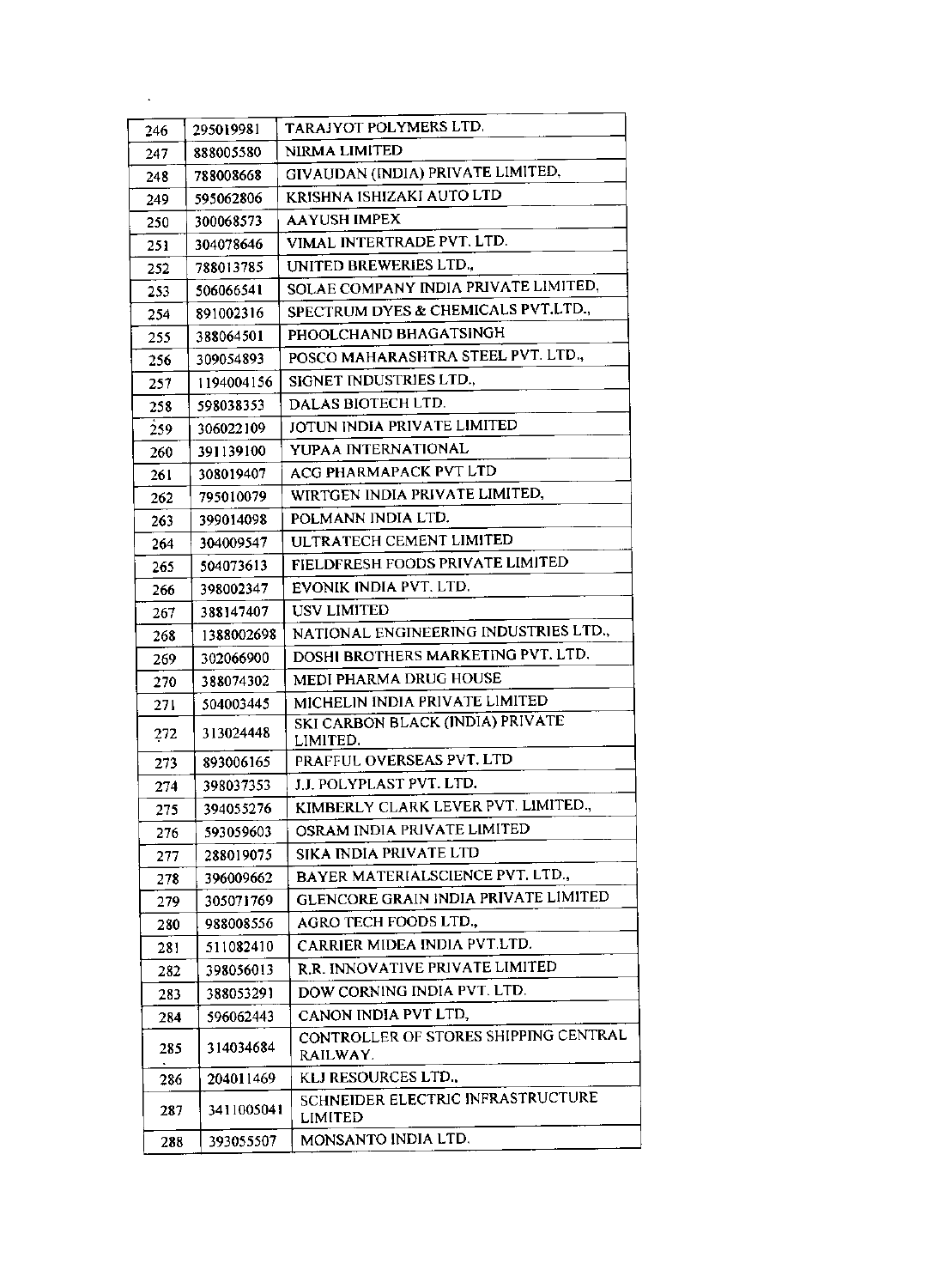| 289 | 392071894  | SCHREIBER DYNAMIX DAIRIES PRIVATE<br><b>LIMITED</b>          |
|-----|------------|--------------------------------------------------------------|
| 290 | 288007735  | ALSTOM T & D INDIA LIMITED                                   |
| 291 | 388001747  | INGERSOLL-RAND (INDIA) LIMITED                               |
| 292 | 388115602  | <b>GRINDWELL NORTON LTD</b>                                  |
| 293 | 3796000525 | LUBRIZOL ADVANCED MATERIALS INDIA<br>PVT.LTD.                |
| 294 | 508083010  | DELTA INDIA ELECTRONICS PRIVATE<br>LIMITED                   |
| 295 | 388020709  | KEC INTERNATIONAL LTD.                                       |
| 296 | 313030685  | ARIHANT INNOCHEM PRIVATE LIMITED                             |
| 297 | 304074055  | PNP POLYMERS PVT. LTD.                                       |
| 298 | 301049751  | AVENUE SUPERMARTS LIMITED                                    |
| 299 | 888038135  | RUBAMIN LTD.                                                 |
| 300 | 388115611  | HINDUSTAN PETROLEUM CORPORATION<br>LTD.,                     |
| 301 | 393032906  | EMERSON NETWORK POWER (I) PVT.LTD.,                          |
| 302 | 3410006061 | ALEMBIC PHARMACEUTICALS LTD                                  |
| 303 | 596017871  | AVERY DENNISON INDIA PVT LTD                                 |
| 304 | 406014027  | PANASONIC INDIA PVT.LTD.,                                    |
| 305 | 388033983  | <b>EXCEL INDUSTRIES LIMITED</b>                              |
| 306 | 588109592  | <b>SRF LIMITED</b>                                           |
| 307 | 395040451  | ASSOCIATE ALLIED CHEMICALS (INDIA) PVT.<br>LIMITED           |
| 308 | 312012098  | MAHINDRA SANYO SPECIAL STEEL PVT LTD                         |
| 309 | 507000919  | CROCS INDIA PRIVATE LIMITED,                                 |
| 310 | 3110011638 | INDIA KAWASAKI MOTORS PVT. LTD.                              |
| 311 | 388013508  | THERMAX LTD.,                                                |
| 312 | 305019279  | <b>GUARDIAN CASTINGS PVT. LTD.</b>                           |
| 313 | 596062443  | CANON INDIA PVT. LTD.,                                       |
| 314 | 388084146  | SI GROUP INDIA LIMITED                                       |
| 315 | 589050796  | <b>UFLEX LIMITED</b>                                         |
| 316 | 513004319  | LINTEC INDIA PRIVATE LTD.,                                   |
| 317 | 388013001  | <b>BHARAT FORGE LIMITED</b>                                  |
| 318 | 800009681  | GAJUMAL MULCHAND FRUITS PVT. LTD.,                           |
| 319 | 302083294  | AROMA CHEMICAL AGENCIES (INDIA) PVT.<br>LTD.,                |
| 320 | 305037714  | ANCHOR ELECTRICALS PVT.LTD.                                  |
| 321 | 888026048  | <b>GUJARAT CO-OP MILK MARKETING</b><br><b>FEDERATION LTD</b> |
| 322 | 393073432  | WESTERN REFRIGERATION PVT.LTD                                |
| 323 | 594001137  | PEPSICO INDIA HOLDINGS PVT. LTD.                             |
| 324 | 388097744  | C J SHAH & CO.,                                              |
| 325 | 3106008415 | <b>VOSS EXOTECH AUTOMOTIVE PRIVATE</b><br>LIMITED            |
| 326 | 514098066  | DISH INFRA SERVICES PRIVATE LIMITED                          |
| 327 | 388014482  | GLENMARK PHARMACEUTICALS LTD.,                               |
|     |            |                                                              |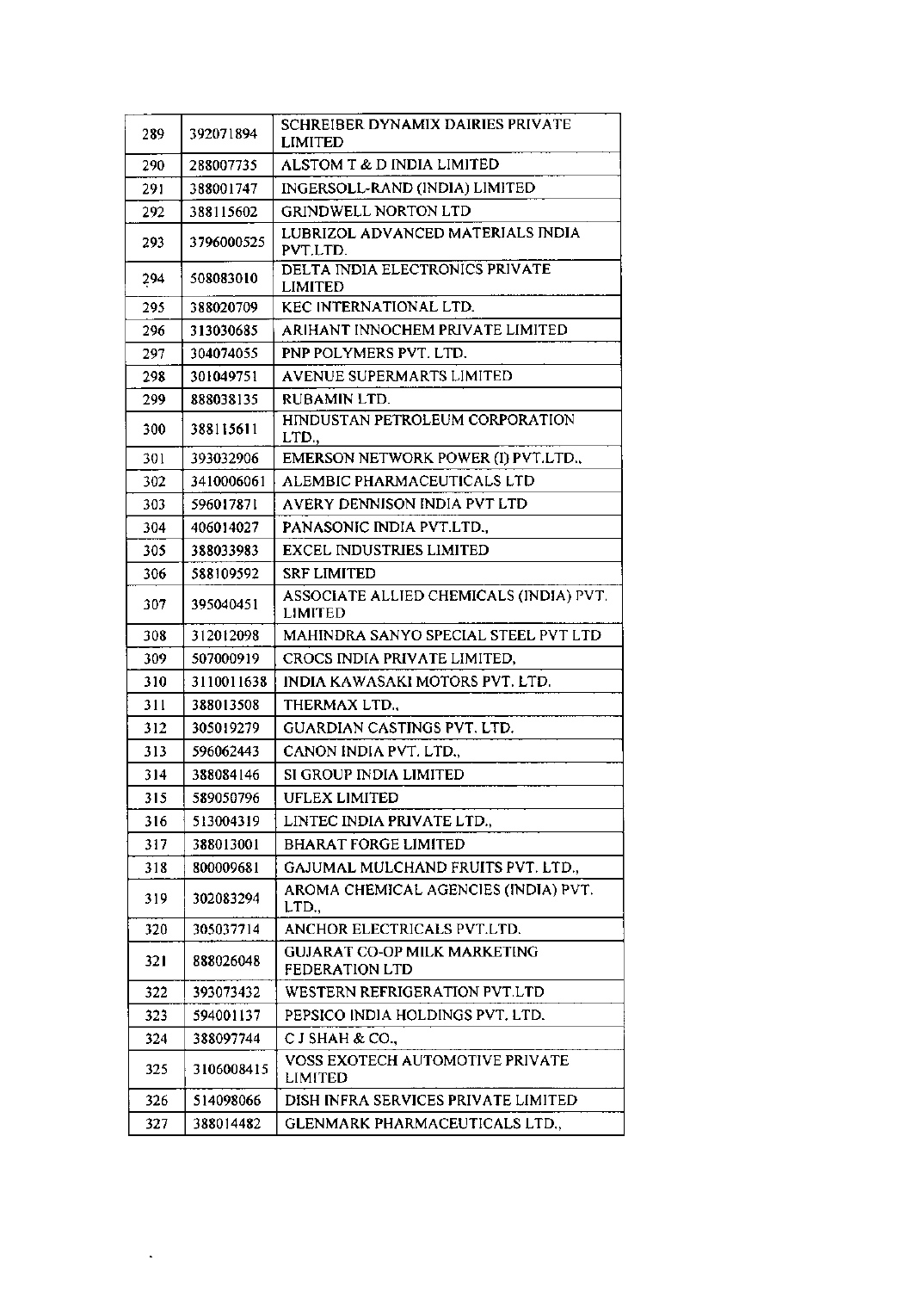| 328 | 388016213  | SANDVIK ASIA PVT. LIMITED                                  |
|-----|------------|------------------------------------------------------------|
| 329 | 388001402  | CAPRIHANS INDIA LIMITED                                    |
| 330 | 300054483  | LA TIM LIFESTYLE & RESORTS LTD.                            |
| 331 | 597056757  | <b>CARRARO INDIA PVT LTD</b>                               |
| 332 | 506051536  | SECURITY PRINTING AND MINTING<br><b>CORPORATION OF IND</b> |
| 333 | 388007516  | LIBERTY OIL MILLS LTD                                      |
| 334 | 5207023004 | KOTTEX INDUSTRIES PVT LTD                                  |
| 335 | 512072701  | DIANA RETAIL PRIVATE LIMITED                               |
| 336 | 388147237  | HINDALCO INDUSTRIES LIMITED                                |
| 337 | 396047033  | HYVA (INDIA) PVT. LTD.                                     |
| 338 | 388033771  | CAMPHOR & ALLIED PRODUCTS LIMITED,                         |
| 339 | 395046858  | KODAK INDIA PRIVATE LIMITED                                |
| 340 | 307076555  | JSK INDUSTRIES PVT. LTD.,                                  |
| 341 | 3199005748 | KEIHIN FIE PVT.LTD                                         |
| 342 | 313011052  | ASHAPURA AGROCOMM PRIVATE LIMITED                          |
| 343 | 312057491  | STAINOX ALLOYS PVT LTD                                     |
| 344 | 3399002793 | MANGALI PETROCHEM LTD.,                                    |
| 345 | 503034029  | DEV BHUMI COLD CHAIN LIMITED                               |
| 346 | 399012028  | WELLA INDIA HAIRCOSMETICS PVT.LTD.                         |
| 347 | 395039827  | INDUSIND MEDIA & COMMUNICATIONS LTD.,                      |
| 348 | 306072408  | BROTHER INTERNATIONAL (INDIA) PVT.LTD.                     |
| 349 | 508075947  | SINOCHEM INDIA COMPANY PVT. LTD.                           |
| 350 | 5206024929 | STARCHEM POLYTRADE PVT.LTD                                 |
| 351 | 591019868  | PENAM LABORATORIES LIMITED                                 |
| 352 | 597039461  | <b>GAIL (INDIA) LIMITED</b>                                |
| 353 | 514073713  | NAPIN IMPEX PVT LTD                                        |
| 354 | 2499002361 | BALAJI WAFERS PVT. LTD.                                    |
| 355 | 596039891  | IRIS COMPUTERS LTD.                                        |
| 356 | 514057491  | THE CHEMOURS INDIA PRIVATE LIMITED                         |
| 357 | 305008901  | MSD PHARMACEUTICALS PVT. LTD.                              |
| 358 | 388013851  | <b>FINOLEX CABLES LIMITED</b>                              |
| 359 | 488010021  | TROPICAL AGROSYSTEM (INDIA) PVT.<br>LIMITED,               |
| 360 | 1188001353 | <b>GRASIM INDUSTRIES LTD.</b>                              |
| 361 | 595024181  | ORIFLAME INDIA PRIVATE LIMITED                             |
| 362 | 300040903  | KRIS FLEXIPACKS PRIVATE LIMITED                            |
| 363 | 396041922  | <b>CREST CHEMICALS</b>                                     |
| 364 | 302076565  | <b>ELITE INDUSTRIES</b>                                    |
| 365 | 388086084  | RHODIA SPECIALTY CHEMICALS INDIA LTD.                      |
| 366 | 596015844  | <b>XEROX INDIA LIMITED</b>                                 |
| 367 | 395004161  | <b>MAHINDRA SONA LIMITED</b>                               |
| 368 | 399023313  | PRATISTHA PHARMA                                           |
| 369 | 697000885  | YUG INTERNATIONAL PVT. LTD.,                               |
| 370 | 597011231  | INTEX TECHNOLOGIES INDIA LTD                               |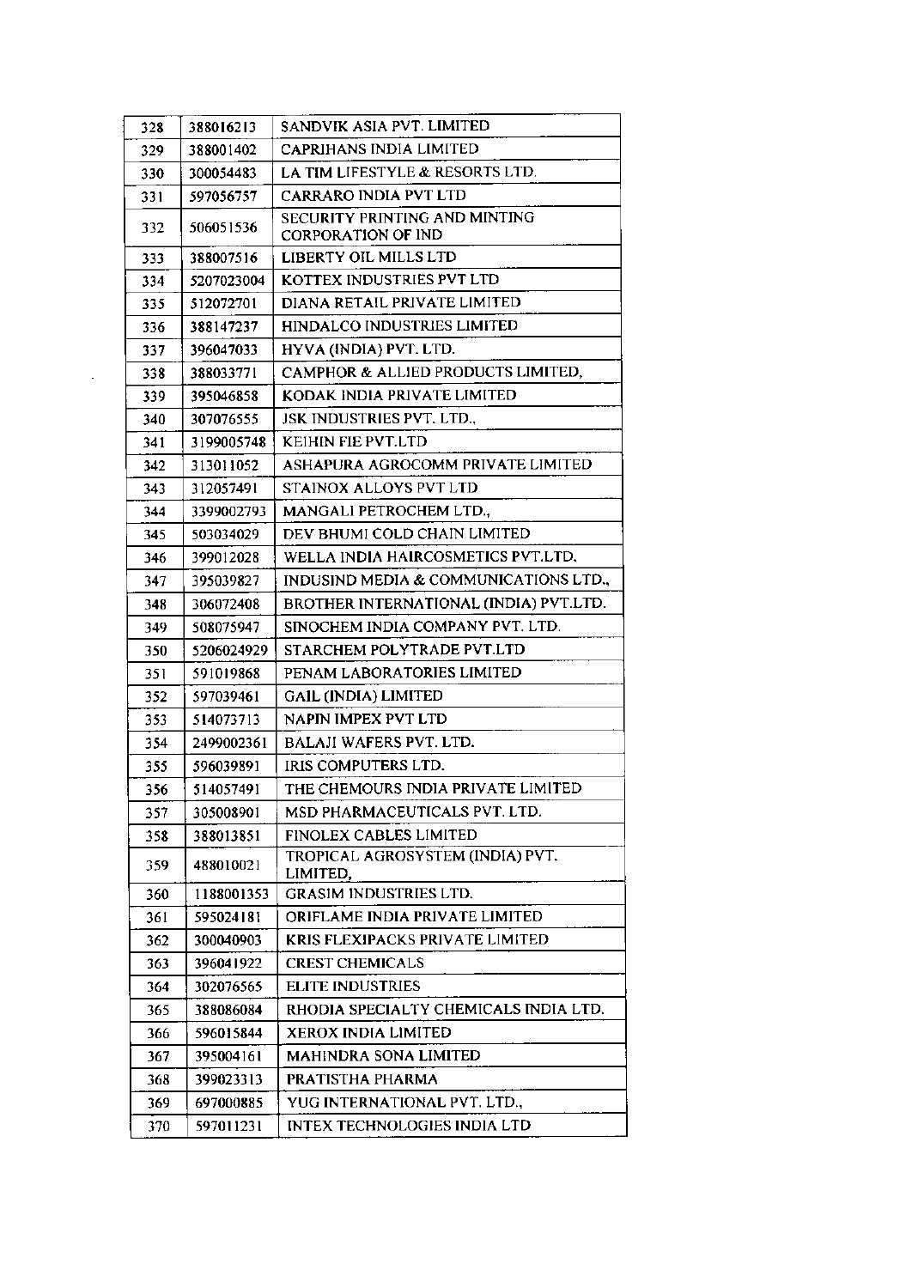| 371 | 388009934  | S. H.KELKAR AND COMPANY LIMITED                                    |
|-----|------------|--------------------------------------------------------------------|
| 372 | 396013341  | BRIDGESTONE INDIA PVT. LTD                                         |
| 373 | 308074351  | CELEBI NAS AIRPORT SERVICES INDIA PVT<br>LTD                       |
| 374 | 388198036  | FLEETGUARD FILTERS PVT. LIMITED                                    |
| 375 | 301020698  | <b>SATYAPUR STEEL</b>                                              |
| 376 | 305040952  | KING KAVERI TRADING COMPANY                                        |
| 377 | 3193004740 | S.M. AUTO ENGG. PVT. LTD                                           |
| 378 | 388070412  | MAZAGON DOCK LIMITED                                               |
| 379 | 388038047  | ABB INDIA LIMITED                                                  |
| 380 | 308021801  | INTERNATIONAL SPECIALTY PRODUCTS<br>(INDIA) P.LTD.                 |
| 381 | 306031841  | LEONI CABLE SOLUTIONS (INDIA) PVT.LTD.                             |
| 382 | 390001937  | EVEREST KANTO CYLINDER LTD.                                        |
| 383 | 388021381  | <b>SKF INDIA LIMITED</b>                                           |
| 384 | 499016564  | ETA GENERAL PVT. LTD.                                              |
| 385 | 388003812  | FINOLEX INDUSTRIES LIMITED                                         |
| 386 | 310040001  | NOVATEUR ELECTRICAL & DIGITAL SYSTEMS<br>PVT.LTD.                  |
| 387 | 3105009540 | EATON INDUSTRIAL SYSTEMS PRIVATE<br><b>LIMITED</b>                 |
| 388 | 512052859  | SIDHIVINAYAK CHEMTECH PVT. LTD.                                    |
| 389 | 3195004062 | FRESENIUS KABI INDIA PRIVATE LTD                                   |
| 390 | 391156853  | <b>LUPIN LIMITED</b>                                               |
| 391 | 391172867  | MACLEODS PHARMACEUTICALS LTD.                                      |
| 392 | 392018861  | MICRO INKS PRIVATE LIMITED.                                        |
| 393 | 394010337  | RAM RATNA WIRES LIMITED                                            |
| 394 | 395022215  | PHOENIX INDUSTRIES PVT. LTD                                        |
| 395 | 509079181  | ADROIT TRADING NUTS PVT.LTD.,                                      |
| 396 | 310036607  | KONICA MINOLTA HEALTHCARE INDIA PVT.<br>LTD.                       |
| 397 | 388124946  | MAHINDRA INTERTRADE LIMITED                                        |
| 398 | 510027474  | NIPRO INDIA CORPORATION PRIVATE<br>LIMITED                         |
| 399 | 591020220  | NATIONAL HYDROELECTRIC POWER<br>CORPORATION LTD.                   |
| 400 | 888002637  | BANCO PRODUCTS (INDIA) LIMITED                                     |
| 401 | 388005963  | EBCO PVT. LTD.                                                     |
| 402 | 508013411  | YAMAHA MUSIC INDIA P.LTD                                           |
| 403 | 511048661  | PETROCHEM ASIA PVT. LTD.,                                          |
| 404 | 506054977  | FENDA AUDIO (INDIA) PRIVATE LTD.                                   |
| 405 | 311008551  | TALARIS (INDIA) PVT LTD.,                                          |
| 406 | 888007574  | <b>GUJARAT STATE FERTILIZERS &amp; CHEMICALS</b><br><b>LIMITED</b> |
| 407 | 508033608  | <b>GAMESA WIND TURBINES P.LTD</b>                                  |
| 408 | 393025586  | TPL PLASTECH LTD.                                                  |
| 409 | 5206027201 | SALASAR POLYTEX PVT LTD.                                           |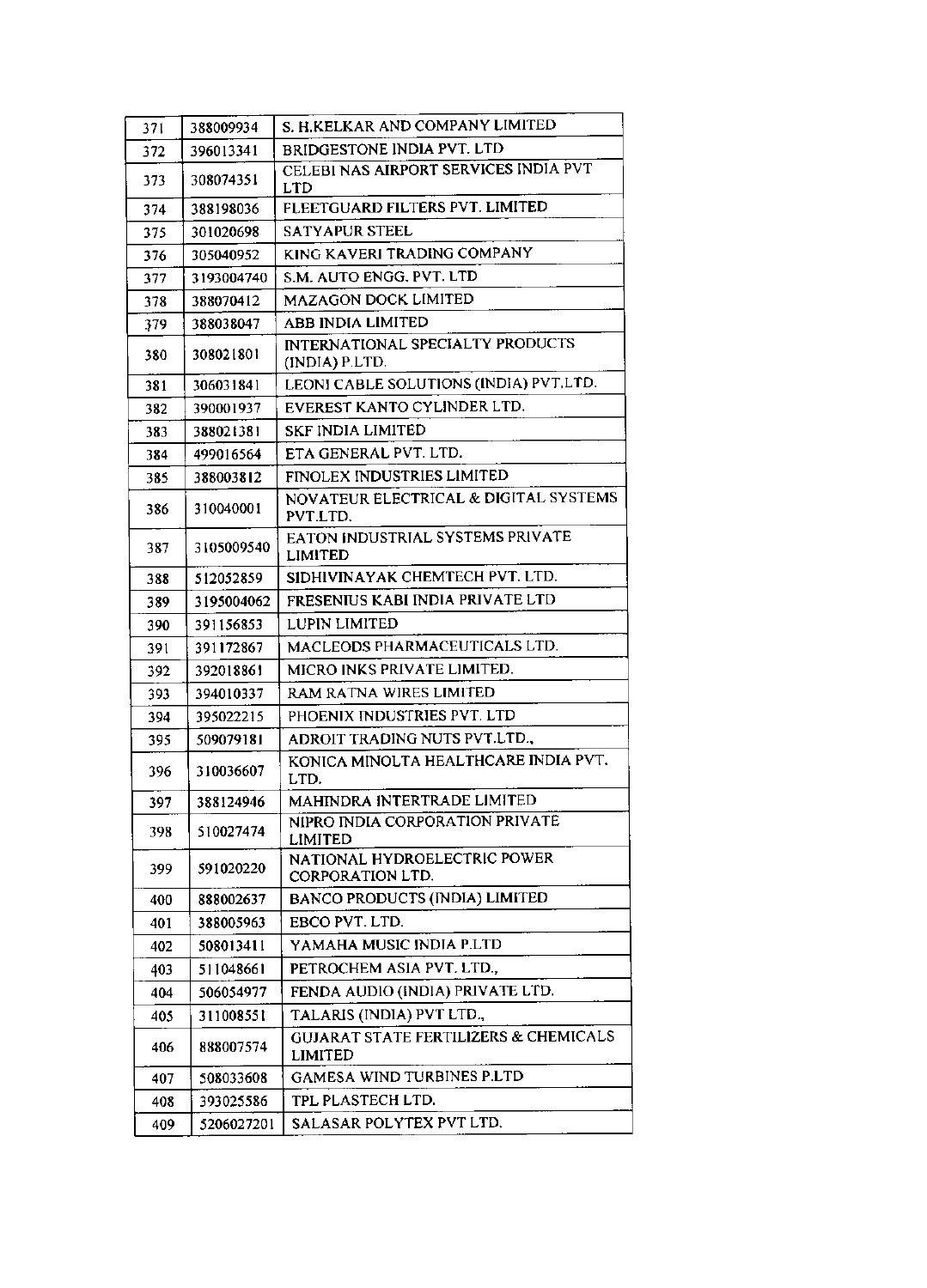| 410 | 3106007206 | MAN TRUCKS INDIA PRIVATE LIMITED                     |
|-----|------------|------------------------------------------------------|
| 411 | 592064247  | METSO INDIA PRIVATE LIMITED.                         |
| 412 | 310085047  | MIRAJ DRYMIX PVT. LTD.,                              |
| 413 | 388038594  | PROCTER & GAMBLE HYGIENE AND HEALTH<br>CARE LTD.     |
| 414 | 388079592  | EATON FLUID POWER LTD                                |
| 415 | 3109017903 | MATHESON K-AIR INDIA PVT.LTD.                        |
| 416 | 597019592  | AGSON GLOBAL PRIVATE LIMITED.                        |
| 417 | 302048499  | CRODA INDIA COMPANY PRIVATE LIMITED.                 |
| 418 | 310085055  | VIWA DRYMIX PVT. LTD.,                               |
| 419 | 492024138  | DIEBOLD SYSTEMS PRIVATE LIMITED,                     |
| 420 | 510079792  | DIXON GLOBAL PRIVATE LIMITED                         |
| 421 | 3192002026 | DSK MOTOWHEELS PVT.LTD.                              |
| 422 | 3112012682 | SYSKA LED LIGHTS PRIVATE LIMITED                     |
| 423 | 588000531  | <b>NESTLE INDIA LTD</b>                              |
| 424 | 388090324  | MANGALAM DRUGS & ORGANICS LIMITED                    |
| 425 | 3100003004 | PRANAV AGRO INDUSTRIES LTD,                          |
| 426 | 393018229  | NAVNIT MOTORS PVT. LIMITED                           |
| 427 | 3714001131 | BALLESHWAR EXIM PRIVATE LIMITED.,                    |
| 428 | 388009934  | S. H.KELKAR AND CO.PVT.LTD.,                         |
| 429 | 407031693  | K.P. MANISH GLOBAL INGREDIENTS PVT LTD               |
| 430 | 598031219  | REHAU POLYMERS PVT. LTD.                             |
| 431 | 588002917  | DABUR INDIA LTD.,                                    |
| 432 | 3198010683 | VARRON INDUSTRIIES LTD                               |
| 433 | 1105000087 | ABIS EXPORTS (I) PVT. LTD.,                          |
| 434 | 304001007  | OFFICEDGE INDIA PVT. LTD.                            |
| 435 | 3403003086 | PHILODEN AGROCHEM P LTD                              |
| 436 | 588105201  | HPM CHEMICALS AND FERTILIZERS LIMITED                |
| 437 | 300039794  | SANGIR PLASTICS PVT. LTD.                            |
| 438 | 302070770  | NAVIN FLUORINE INTERNATIONAL LIMITED                 |
| 439 | 307044181  | ELRINGKLINGER AUTOMOTIVE<br>COMPONENTS INDIA PVT LTD |
| 440 | 891004149  | SUMEET INDS. LTD.,                                   |
| 441 | 514048298  | ASICS INDIA PRIVATE LIMITED                          |
| 442 | 305008285  | FINE ORGANIC INDUSTRIES PVT. LTD.                    |
| 443 | 802002102  | CONSUMER MARKETING (INDIA) PVT. LTD.,                |
| 444 | 307094448  | RELIANCE BRANDS LIMITED                              |
| 445 | 394075331  | VIDHI DYESTÜFFS MANUFACTURING<br>LIMITED.,           |
| 446 | 388020911  | NRB BEARINGS LIMITED                                 |
| 447 | 388034564  | J POONAMCHAND & SONS                                 |
| 448 | 489018611  | BGR ENERGY SYSTEMS LIMITED,                          |
| 449 | 394035402  | ASTEC LIFESCIENCES LTD.,                             |
| 450 | 3104008451 | MILLENNIUM SEMICONDUCTORS                            |
| 451 | 306078074  | ROYAL CANIN INDIA PVT.LTD                            |
| 452 | 303047941  | METRO POLYTHENE MANUFACTURERS                        |

 $\mathcal{L}^{\pm}$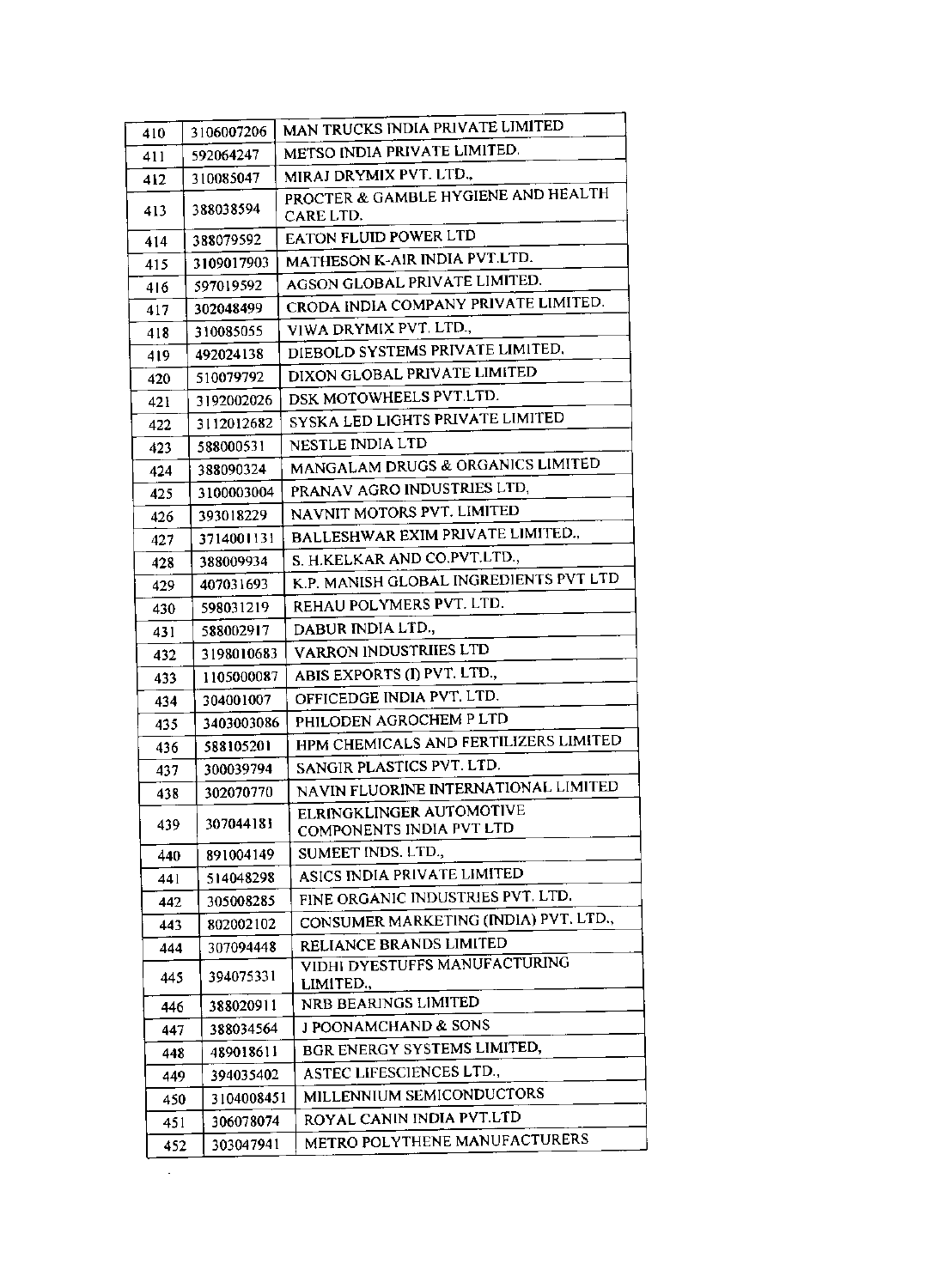| 453 | 895005441  | FERROMATIK MILACRON INDIA PVT. LTD.             |
|-----|------------|-------------------------------------------------|
| 454 | 3109004607 | COSMA INTERNATIONAL (INDIA) PVT. LTD.           |
| 455 | 588000787  | <b>GKN DRIVELINE (INDIA) LTD</b>                |
| 456 | 388074159  | <b>LASONS INDIA PVT LTD</b>                     |
| 457 | 596031670  | BHARTI AIRTEL LTD.                              |
| 458 | 595013945  | STERLING AGRO INDUSTRIES LTD.                   |
| 459 | 309024501  | CMS INFO SYSTEMS LIMITED.                       |
| 460 | 506025900  | <b>B.N.POLYMERS PVT LTD</b>                     |
| 461 | 588037371  | FLINT GROUP INDIA PRIVATE LIMITED               |
| 462 | 888003421  | ARVIND LIMITED                                  |
| 463 | 298023148  | WACKER METROARK CHEMICALS PVT LTD.              |
| 464 | 506038548  | REXAM BEVERAGE CAN INDIA PVT LTD                |
| 465 | 512037094  | GOLDEN AGRI RESOURCES(INDIA) PRIVATE<br>LIMITED |
| 466 | 509032214  | CORNING TECHNOLOGIES INDIA PVT. LTD.            |
| 467 | 388041871  | ALFA LAVAL (INDIA) LTD.                         |
|     |            |                                                 |

 $\label{eq:2.1} \frac{1}{\sqrt{2}}\int_{\mathbb{R}^3}\frac{1}{\sqrt{2}}\left(\frac{1}{\sqrt{2}}\right)^2\frac{1}{\sqrt{2}}\left(\frac{1}{\sqrt{2}}\right)^2\frac{1}{\sqrt{2}}\left(\frac{1}{\sqrt{2}}\right)^2\frac{1}{\sqrt{2}}\left(\frac{1}{\sqrt{2}}\right)^2.$ 

 $\mathcal{L}^{\text{max}}_{\text{max}}$  . The  $\mathcal{L}^{\text{max}}_{\text{max}}$ 

 $\mathcal{L}(\mathcal{L})$  and  $\mathcal{L}(\mathcal{L})$  . In the  $\mathcal{L}(\mathcal{L})$ 

 $\mathcal{L}^{\text{max}}_{\text{max}}$  . The  $\mathcal{L}^{\text{max}}_{\text{max}}$ 

 $\sim 10^{11}$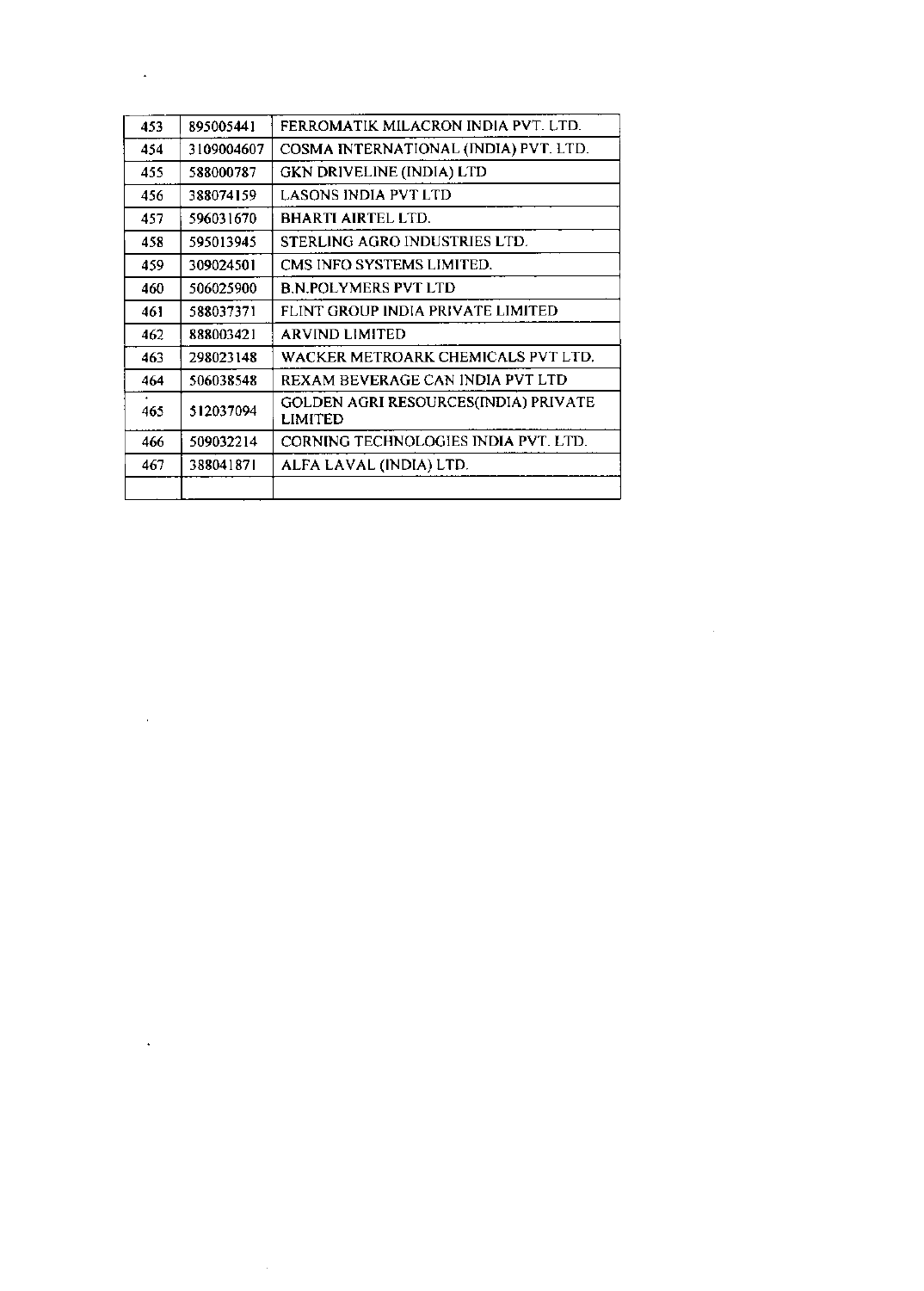# ANNEXURE-B

 $\bar{z}$ 

 $\sim$ 

 $\ddot{\phantom{a}}$ 

# MONTHLY PERFORMANCE REPORT OF DPD FOR THE MONTH...

| Sr.No | Name of<br>the<br>Importer | B/E<br>No.<br>Date | Date of<br>landing of<br>Containers | Total<br>Containers<br>in the $B/E$ | No. Of<br>Containers<br>cleared in<br>in DPD in<br>24 Hrs. of<br>landing | No. Of<br>Containers<br>cleared in<br>in DPD in<br>48 Hrs. of<br>landing | No. Of<br>Containers<br>cleared in<br>in DPD in<br>72 Hrs. of<br>landing | No. Of<br>Containers<br>sent to<br>designasted<br><b>CFS</b> | Reasons<br>for delay<br>in<br>clearing<br>containers<br>beyond<br>stipulated<br>time of<br>24 hrs. |
|-------|----------------------------|--------------------|-------------------------------------|-------------------------------------|--------------------------------------------------------------------------|--------------------------------------------------------------------------|--------------------------------------------------------------------------|--------------------------------------------------------------|----------------------------------------------------------------------------------------------------|
|       |                            |                    |                                     |                                     |                                                                          |                                                                          |                                                                          |                                                              |                                                                                                    |

Signature of Authorized representative of Importer:<br>Name: Date: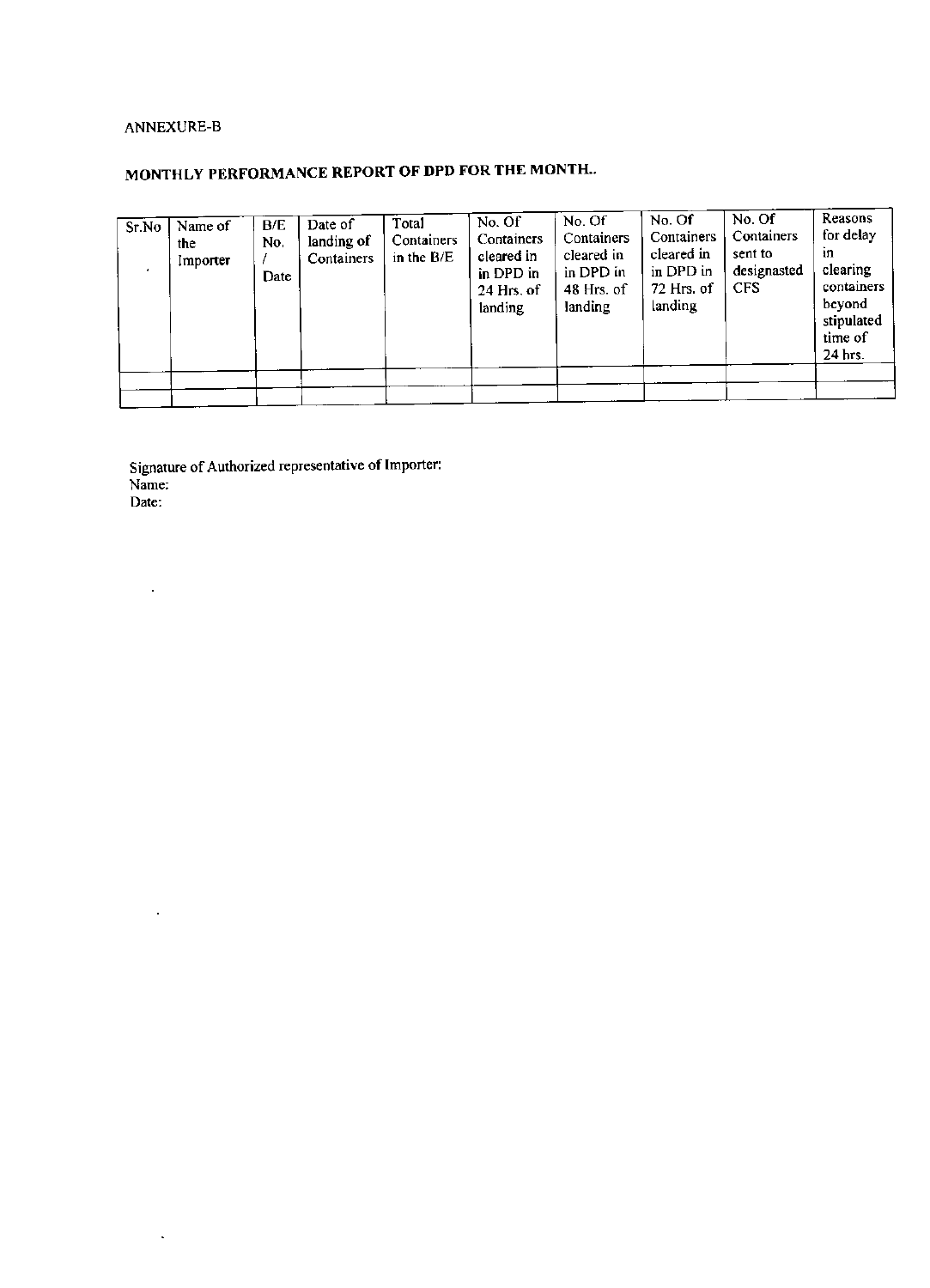$JNCHPPN(1631)0016$ 

 $D_{0}t_{1} - 30|11|16$ 

## OFFICE OF THE COMMISSIONER OF CUSTOMS, NS-III **MUMBAI CUSTOMS ZONE-II** JAWAHARLAL NEHRU CUSTOM HOUSE, NHAVA SHEVA, TAL:- URAN, DIST : RAIGAD. PIN – 400 707.

F. No. S/22-Gen-41/2014-15/ AM(I)/JNCH

Dated: 28.11.2016

# PUBLIC NOTICE NO.161/2016

Sub: Extension of facility of Direct Port Delivery to main importers and other steps taken for ease of doing business- Regarding,

Attention of the Importers, Exporters, General Trade, Port Terminal Operators, Shipping Lines / Shipping Agents, CFSs coming under the jurisdiction of JNCH, Nhava Sheva and all other stakeholders is invited to the Facility Notice No. 63/2008 dated 01.09.2008, Public Notice No 66/2008, dated 11.09.2008, Public Notice No 71/2008, dated 24.09.2009 and various other decisions communicated through other Public Notices or minutes of PTFCs from time to time regarding DPD facility provided to ACP Clients and 100% EOUs.

 $1.1$ Vide Public **Notice No** 63/2008, dated 01.09.2008, Facility of Direct Port Delivery was provided to select importers (ACP Clients/ 100 % EOU). Vide Public Notice No 66/2008, dated 11.09.2008, M/s. Speedy Multimode Ltd was designated as CFS for the purpose of Facility Notice No. 63/2008 dated 01.09.2008. Vide Public Notice No 71/2009, dated 24.09.2009, it was prescribed that DPD permissions, once issued will remain valid unless revoked specifically.

2. It has been observed that Direct Port Delivery (DPD) facility reduces the time and cost for importers considerably. Therefore, in order to reduce dwell time and cost associated with import at Nhava Sheva, it has been decided to extend Direct Port Delivery (DPD) permission to importers as mentioned in the Annexure-A enclosed to this Public Notice subject to following conditions.

3. DPD facility has been extended to said importers on the basis of the volume of transactions and on the basis of assessment made by this office regarding their ability to comply with the conditions as specified in this Public Notice. However, permission for DPD may be withdrawn by the jurisdictional Commissioner of Customs at any time in case of failure for adherence to conditions or any violation.

#### **CONDITIONS:**

# 4. Filing of Bills of Entry and other Procedures

4.1. The Direct Port Delivery (DPD) will be available only to Full Cargo Load (FCL) containers covered by RMS facilitated Bills of Entry (No assessment and no examination) or where no examination is required.

4.2. In order to avail of the DPD facility the importer will have to file advance Bill of Entry, pay the Customs duty and other charges also in advance, obtain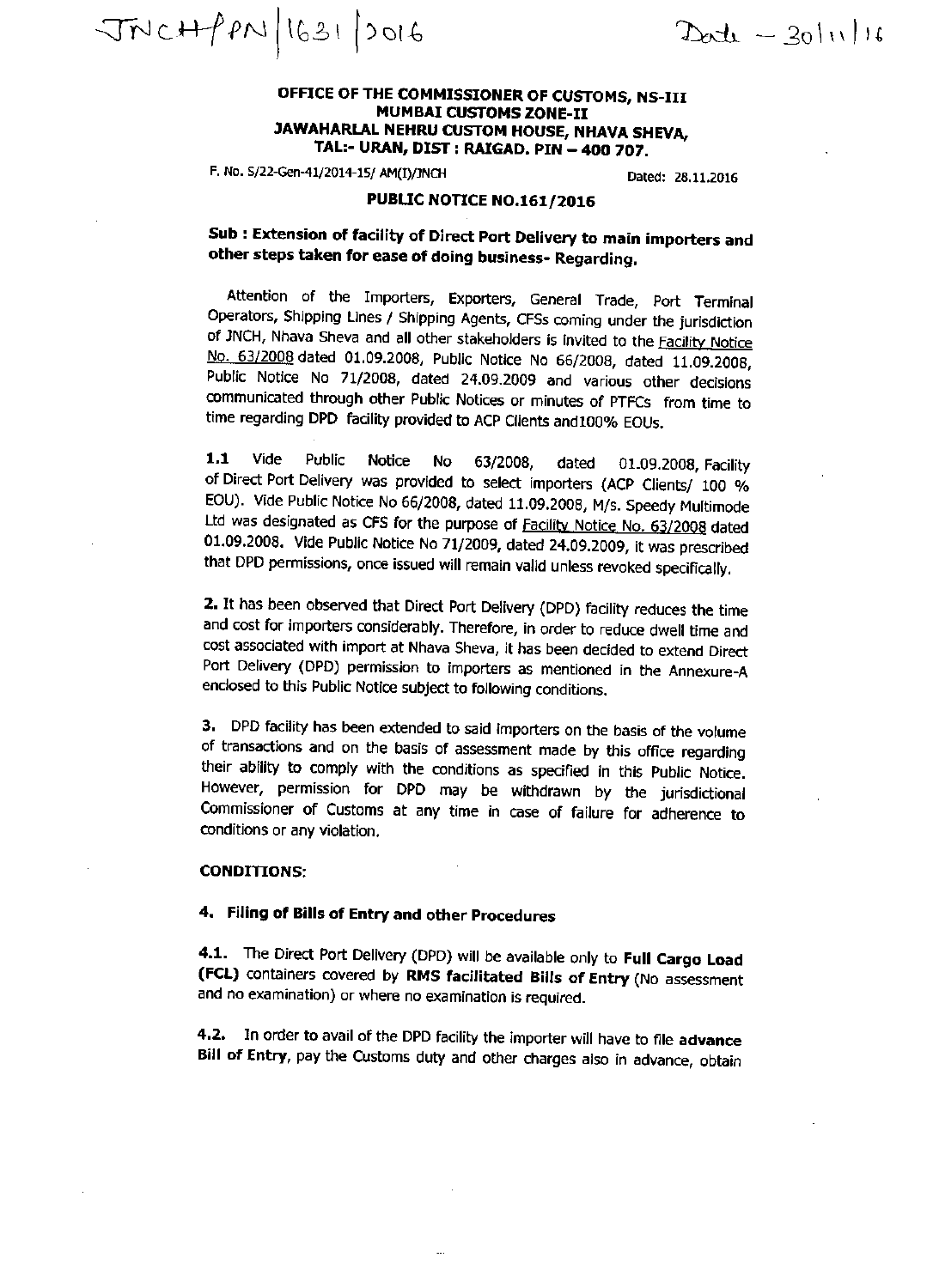the. delivery order also advance in. and be in I readiness to take delivery immediately on arrival of the vessel. Shipping Lines / Shipping Agents are required to ensure that they raise the invoice in advance and issue Electronic Delivery Order (e-do) in advance so that there is no delay in clearance from Port after arrival of cargo in the Port Area.

After payment of duty and upon arrival of the vessel, importer/ CHA  $4.3.$ should approach the RMS Facilitation Centre created at JNCH for obtaining out of charge for the Non DPD RMS facilitated Bs/E. The facility to obtain Out of Charge for such cargo will also be simultaneously available at all the CFSs in the jurisdiction of Nhava Sheva, JNCH. The importer/Customs Broker has option to get out of charge of RMS facilitated Bills of Entry either from RMS Facilitation centre or from the CFS as per their Convenience.

4.4. As a measure of trade facilitation and 'Ease of Doing Business' a dedicated "RMS Facilitation Centre" has been created at 1st Floor, 'C' Wing, JNCH. The main function of the 'RMS Facilitation Centre' is to give out of charge of RMS facilitated Bills of Entry. In case of facilitated Bills of Entry, as soon as Importer / Customs Broker or Authorised Person produces / submits the requisite documents (same as being submitted presently before Officers giving Out of Charge in various CFSs) before the Appraiser/Superintendent posted at 'RMS Facilitated Centre', the concerned officer will register the Bill of Entry, scrutinize the documents and after being satisfied on the correctness of payment of Customs duty (including ADD or CVD or Safeguard Duty etc), compliance of CCR instructions etc., will give out of charge with a condition that verification of the Container No. and Seal No. to be carried out by Officers posted in Port Terminals (in case of DPD clearances) or by gate officer of the CFS (in respect of containers other than DPD clearances). The requirement to check Container No & Seal No by Preventive Officer Need to be mentioned by the Appraiser/Superintendent in the Integrated Declaration (Bill of Entry).

A copy of "out-of-charge (OOC)" shall be generated in printed form and 4.5. signed by the concerned Appraiser/Superintendent with his name and designation stamp and copy handed over to Importer / Customs Broker or Authorised Person.

4.6. The documents submitted during the Registration of Bill of Entry should be retained and to be sent to DMS for digitation on daily basis.

4.7. The Preventive Officer/Gate officer posted will check Container No. and Seal No. at the time of passing the containers from the CFS. If the Preventive officer/Gate officer finds any variation in Container No., Seal No. or Seal Tampering, he should immediately bring the same to the notice of the Asst./Dy. Commissioner of Customs in charge of 'RMS Facilitation Centre' (in the case of DPD clearances) or Asst./Dy. Commissioner of Customs posted at CFS (in respect of containers other than DPD clearances).

4.8. Some consignments can be selected for examination either on random basis or based on intelligence. The Nos and percentage of such containers will be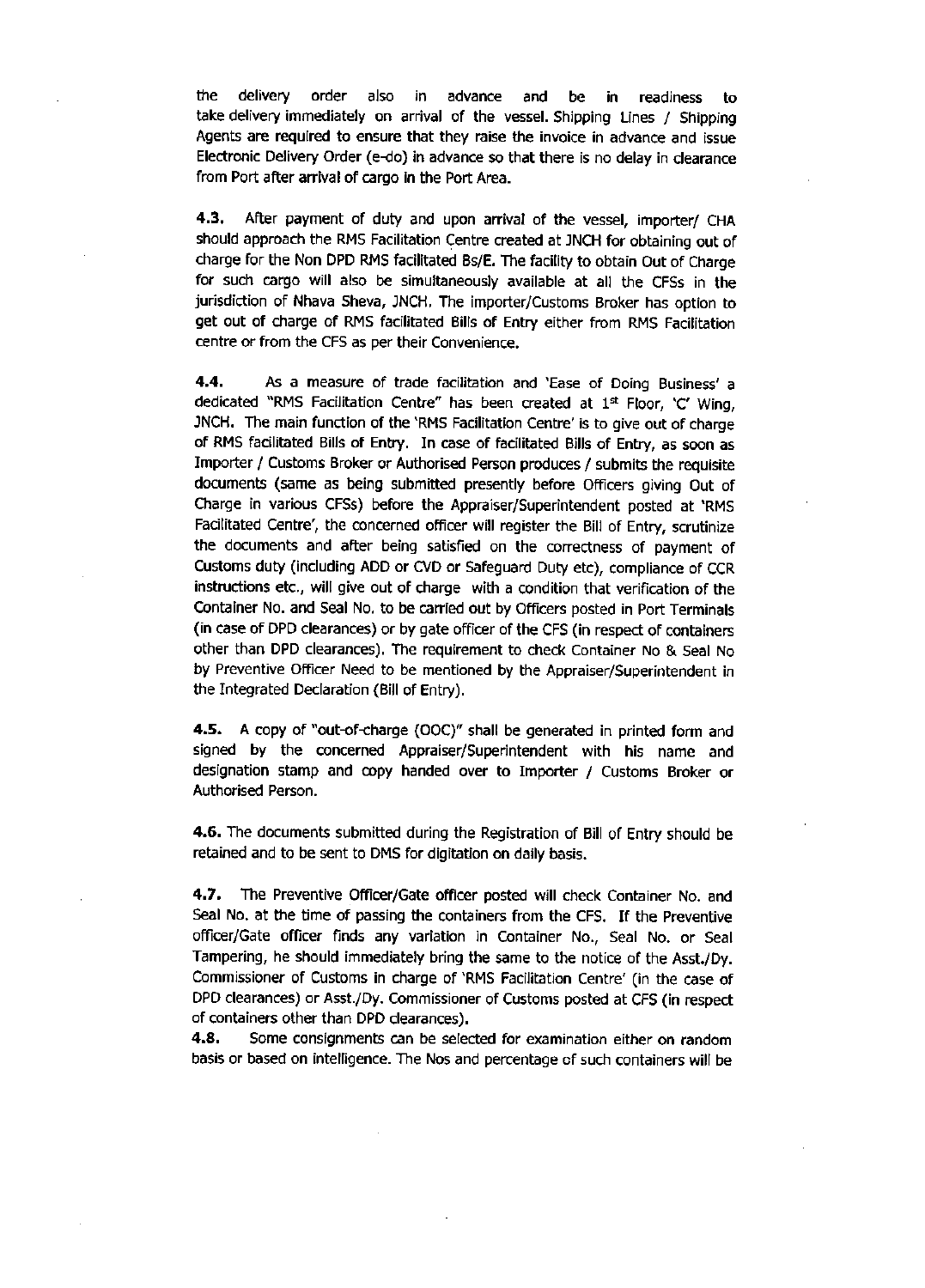decided by Additional / Joint Commissioner in charge of 'RMS Facilitated Centre'. Report of such Containers selected for examination and results of such examination will be submitted by said Additional / Joint Commissioner to Commissioner in charge of 'RMS Facilitated Centre'.

4.9. In respect of DPD containers, importer has to arrange Container trailers and evacuate all the containers within 48 hours of landing in the Port Terminal. If Containers are not taken delivery within 48 hours of the landing, balance containers of that lot will be transferred by the port to the designated CFS at the cost of importer/ Shipping line and clearance will be affected from the CFS as per normal procedure. The designated CFS for subsequent clearance of DPD Containers has already been notified by the Commissioner of Customs (Import) JNCH vide Public Notice No. 66/2008, dated 11.09.2008 under which M/s. Speedy Multimode Ltd was designated as CFS for the said purpose. However, in case any importer requests for change of CFS, this may be considered by Additional / Joint Commissioner in charge of 'RMS Facilitated Centre'. In this regard request may be received by email and approval may also be communicated through email to ensure that there is no delay.

4.10. Damaged containers or those with tampered seals will not be allowed DPD. These containers will be transferred to the designated CFS or other CFSs for clearance under normal procedure as specified in this Public Notice.

### 5. Part Delivery

Part delivery of the containers will continue to be allowed as per procedure laid down in PN No. 47/2007 dated 07/11/2007. Out Of Charge will be generated in printed form either at 'RMS Facilitated Centre' or at designated CFS and signed by the concerned Appraiser/Superintendent, giving Out of Charge, only after verifying the report of part delivery given by DPD Superintendent on hard copy of Bill of entry.

#### 6. Scanning:

6.1 Containers selected for scanning will be allowed DPD subject to importer producing such containers for scanning as per the procedure set out in paragraph 4 of the **Facility Notice No. 63/2008** dated 01.09.2008.

6.2 Where the containers are selected for scanning by Container Scanning Division (CSD), the selected containers loaded on trailers shall be presented to CSD Yard inside the Port by the Importer/ CHA. The scanning shall be done on priority basis. If the containers are cleared by the CSD, the Out of Charge Order (OOC) & Bill of Entry shall be endorsed with Clear stamp and signature of CSD Officer. If the containers are not cleared by CSD and are required to be examined, the same will have to be moved to the designated CFS or other CFS as mentioned in in this Public Notice.

6.3. If the Containers selected for scanning, form part of a single consignment covered by the Bill of Entry, the rest of the Containers will be given part delivery as per procedure laid down in PN No. 47/2007dt.07/11/2007, subject to the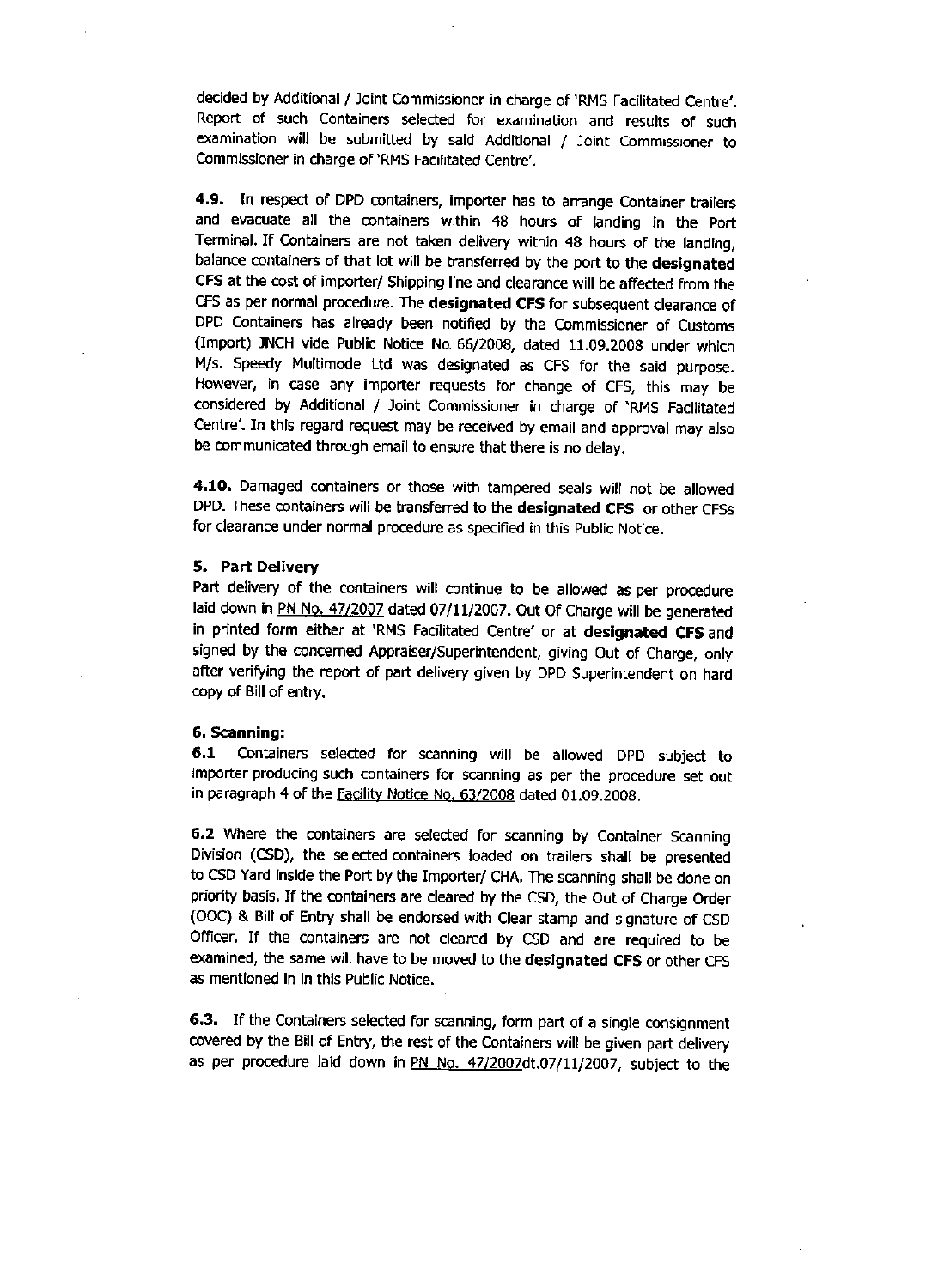importer undertaking to produce such containers at the designated CFS or other CFS as mentioned in this Public Notice, if required by the Customs for examination.

### 7. Procedure for Shipping Line/ Shipping Agents/

Shipping Lines or agents while filling the IGM shall clearly indicate at the time of filing of IGM the fact of the subject importer/ container being eligible for DPD and will be manifested as destination (CY) of Port Terminal. They should give intimation of arrival of the vessel and give delivery orders to the importer well in advance for taking DPD immediately after grant of Entry Inwards.

#### 8. Procedure relating to Port Terminals

On the basis of DPD permission granted by the Customs, Terminal should ensure that approval / intimation of commencement of DPD is also communicated to the importer within 3 days. The Port Terminals (JNPCT, NSICT, NSIGT and GTIPL) are required to provide earmarked space in their Yards to keep containers belonging to approved importers of DPD so as to facilitate logistics relating to private trailer movements. The importer shall be responsible for intimating the list/job order of Containers to be cleared under DPD to the Port Terminals directly or through the Shipping Line, well before the arrival of the ship, to enable the Port Terminal to place the containers in the yards/ space specially earmarked for DPD. The permission to allow entry of trailers and designated Agent shall be obtained by Importer/ CB from the Port Authorities in charge of security and logistics as per procedure.

### 9. Effective date

This Facility Notice shall come into force with effect from 01.12.2016. In case of any difficulty, the specific issue may be brought to the notice of Additional Commissioner / Joint Commissioner in charge of 'RMS Facilitated Centre' for remedial action.

10. The Importer availing facility of DPD shall submit a monthly report to Additional / Joint Commissioner in charge of 'RMS Facilitated Centre' giving details in the prescribed proforma set out as Annexure B.

11. The RMS facilitation will work on 24x7 round the clock.

12. Any difficulties experienced in this regard may be brought to the notice of the undersigned, immediately.

13. This, issues with approval of the Chief Commissioner of Customs, Mumbai Zone-II.

> $Sd/-$ (SHRAWAN KUMAR) **COMMISSIONER OF CUSTOMS-NS-III**